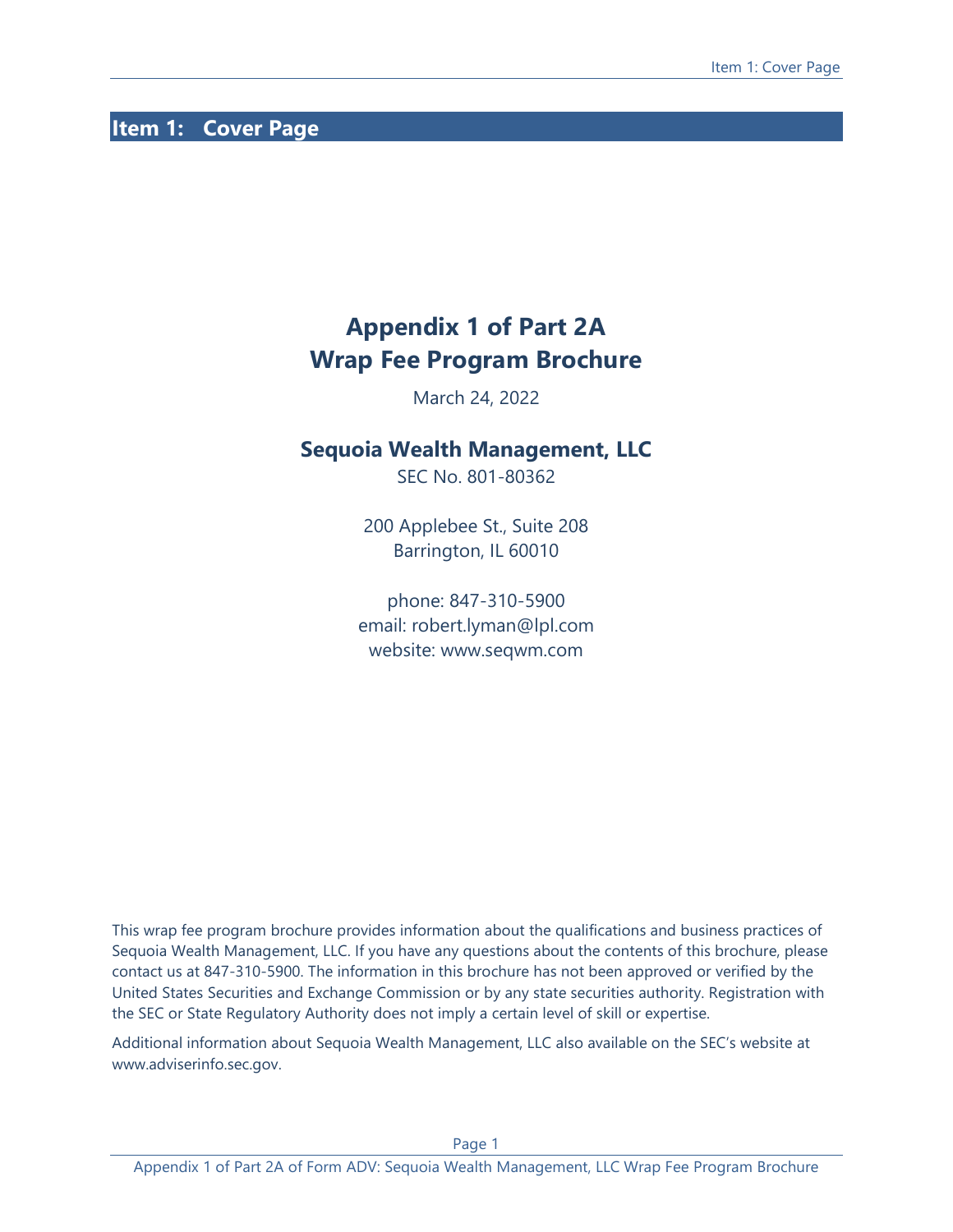# <span id="page-1-0"></span>**Item 2: Material Changes**

This Firm Brochure is our disclosure document prepared according to regulatory requirements and rules. Consistent with the rules, we will ensure that you receive a summary of any material changes to this and subsequent Brochures within 120 days of the close of our business fiscal year. Furthermore, we will provide you with other interim disclosures about material changes as necessary. At this time there are no material changes from the last update of this disclosure statement issued on August 17, 2021.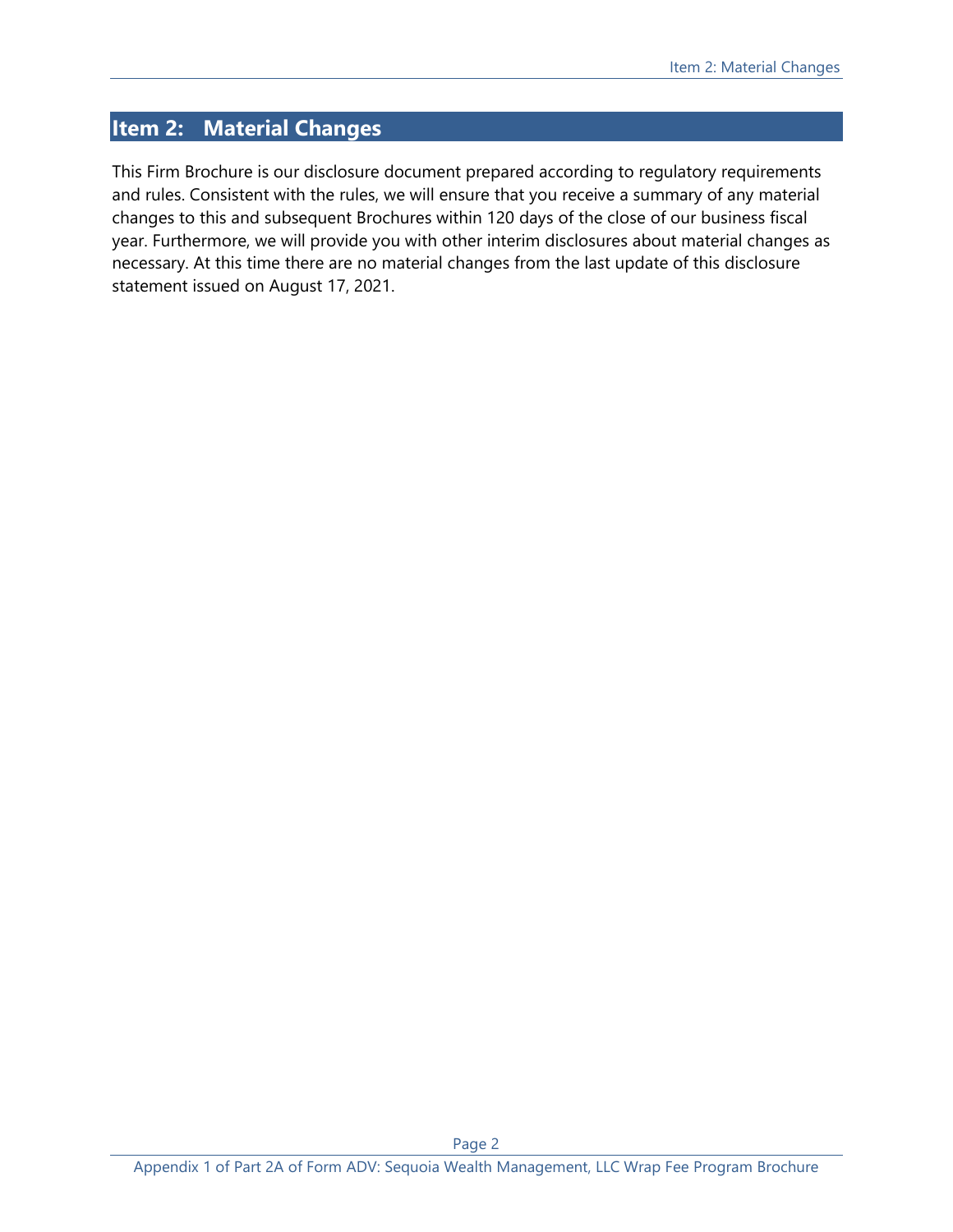# <span id="page-2-0"></span>**Item 3: Table of Contents**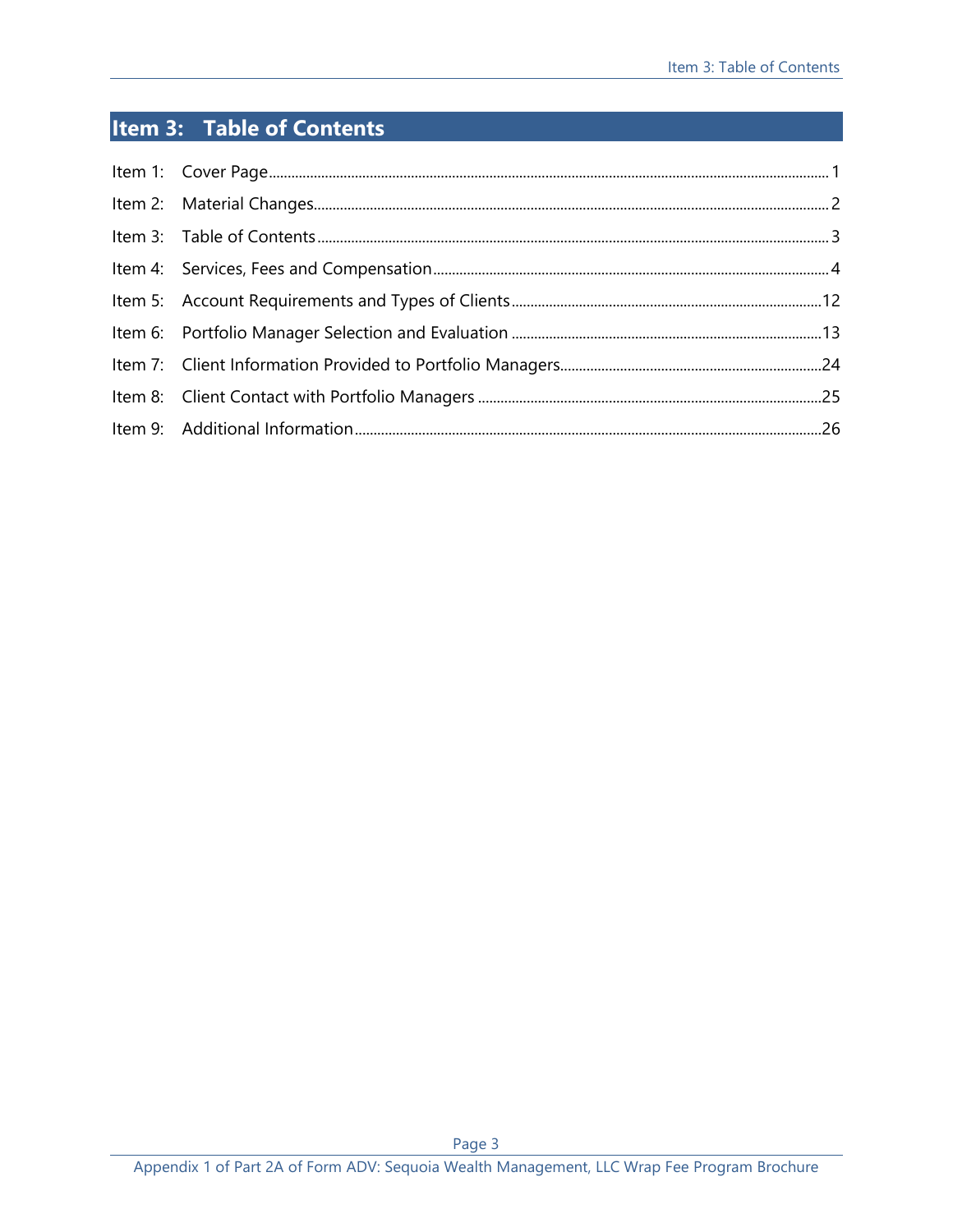# <span id="page-3-0"></span>**Item 4: Services, Fees and Compensation**

# **A. Advisory Services Offered**

#### **Asset Management Services**

We emphasize continuous and regular account supervision. As part of our asset management service, we generally create a portfolio consisting of securities and strategies described in Item 8 of this brochure. Each portfolio will be initially designed to meet a particular investment goal, which we determine to be suitable to the client's circumstances. Once the appropriate portfolio has been determined, we review the portfolio no less frequently than annually and if necessary, rebalance the portfolio based upon the client's individual needs, stated goals, and objectives.

Clients have the right to provide us with any reasonable investment restrictions that should be imposed on the management of their portfolio, and should promptly notify us in writing of any changes in such restrictions or in the client's personal financial circumstances, investment objectives, goals, and tolerance for risk. We will remind clients of their obligation to inform us of any such changes or any restrictions that should be imposed on the management of their account. We will also contact clients at least annually to determine whether there have been any changes in personal financial circumstances, investment objectives, and tolerance for risk.

#### **Third-Party Money Managers**

As part of our investment advisory services, we may recommend, through certain platform providers with whom Sequoia Wealth has engaged, a third-party money manager to manage all or a portion of the client's investment portfolio. Factors we take into consideration when making our recommendation include, but are not limited to, the money manager's performance, investment strategies, methods of analysis, advisory fees and other fees, assets under management, and the client's financial objectives and risk tolerance. We would generally retain authority to hire/fire the third-party money manager, and we regularly monitor the performance of the money manager to ensure its management and investment style remain aligned with the client's objectives and risk tolerance. Each third-party money manager maintains a separate disclosure document that will be provided directly to the client by Sequoia Wealth.

#### **Third-Party Strategists**

As part of our investment advisory services, we may recommend third-party strategists offered through certain platform providers with whom Sequoia Wealth has engaged. Such strategists effectively provide recommendations to Sequoia Wealth for certain models the strategists manage. For strategist arrangements, upon receipt of the updated model information, we will implement the model and associated changes for applicable clients. Factors we take into consideration when making our recommendation include, but are not limited to, the strategist's performance, investment strategies, methods of analysis, advisory fees and other fees, and the client's financial objectives and risk tolerance. We would generally retain authority to hire/fire the strategist, and we regularly monitor the performance of the strategist to ensure its management and investment style remain aligned with the client's objectives and risk tolerance.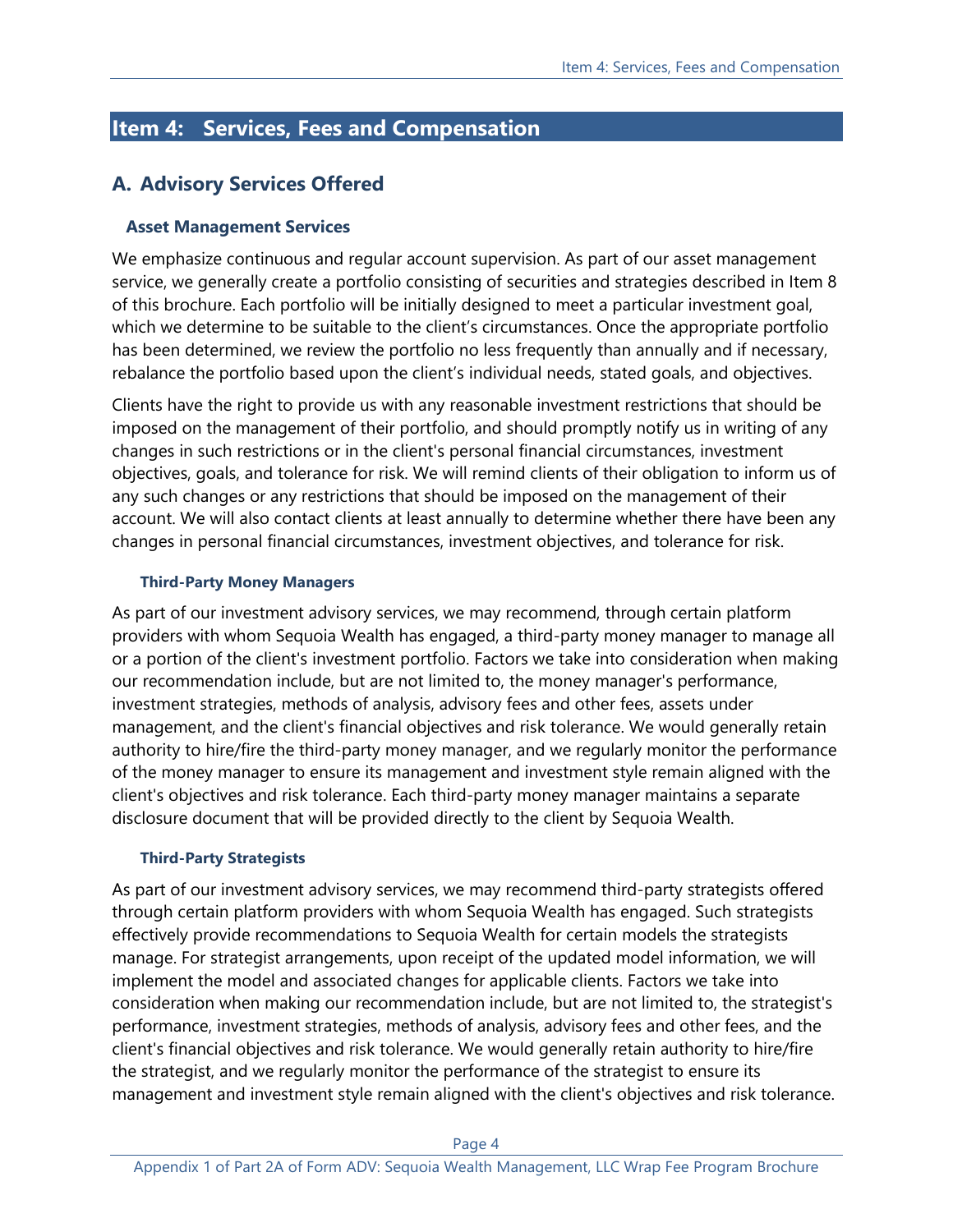#### **LPL Financial–Sponsored Advisory Programs**

Our firm may provide advisory services through certain programs sponsored by LPL Financial ("LPL"), a registered investment adviser and broker-dealer. Below is a brief description of each LPL advisory program available to our firm. For more information regarding the LPL programs, including more information on the advisory services and fees that apply, the types of investments available in the programs, and the potential conflicts of interest presented by the programs, please see the LPL Financial Form ADV Part 2 or the applicable program's Appendix 1 (wrap fee program brochure) and the applicable client agreement. Please note that Sequoia Wealth's use of the LPL Sponsored Advisory Programs creates certain conflicts of interest which you should be aware of. LPL makes available mutual funds in its programs which are categorized as either full-participating funds, in which no transaction fee is assessed, and non-participating funds, in which a transaction fee is assessed. As such, Sequoia Wealth has an economic incentive to invest advisory assets in LPL full participating funds within the wrap fee program to avoid the cost and enhance the profitability of the wrap fee arrangement.

### *Optimum Market Portfolios Program ("OMP")*

OMP offers clients the ability to participate in a professionally managed asset allocation program using Optimum Funds Class I shares. Under OMP, client will authorize LPL on a discretionary basis to purchase and sell Optimum Funds pursuant to investment objectives chosen by the client. Advisor will assist the client in determining the suitability of OMP for the client and assist the client in setting an appropriate investment objective. Advisor will have discretion to select a mutual fund asset allocation portfolio designed by LPL consistent with the client's investment objective. LPL will have discretion to purchase and sell Optimum Funds pursuant to the portfolio selected for the client. LPL will also have authority to rebalance the account.

### *Personal Wealth Portfolios Program ("PWP")*

PWP offers clients an asset management account using asset allocation model portfolios designed by LPL. Advisor will have discretion for selecting the asset allocation model portfolio based on client's investment objective. Advisor will also have discretion for selecting thirdparty money managers (PWP Advisors) or mutual funds within each asset class of the model portfolio. LPL will act as the overlay portfolio manager on all PWP accounts and will be authorized to purchase and sell on a discretionary basis mutual funds and equity and fixed income securities.

# *Model Wealth Portfolios Program ("MWP")*

MWP offers clients a professionally managed mutual fund asset allocation program. We will obtain the necessary financial data from the client, assist the client in determining the suitability of the MWP program, and assist the client in setting an appropriate investment objective. Advisor will initiate the steps necessary to open an MWP account and have discretion to select a model portfolio designed by LPL's Research Department consistent with the client's stated investment objective. LPL's Research Department is responsible for selecting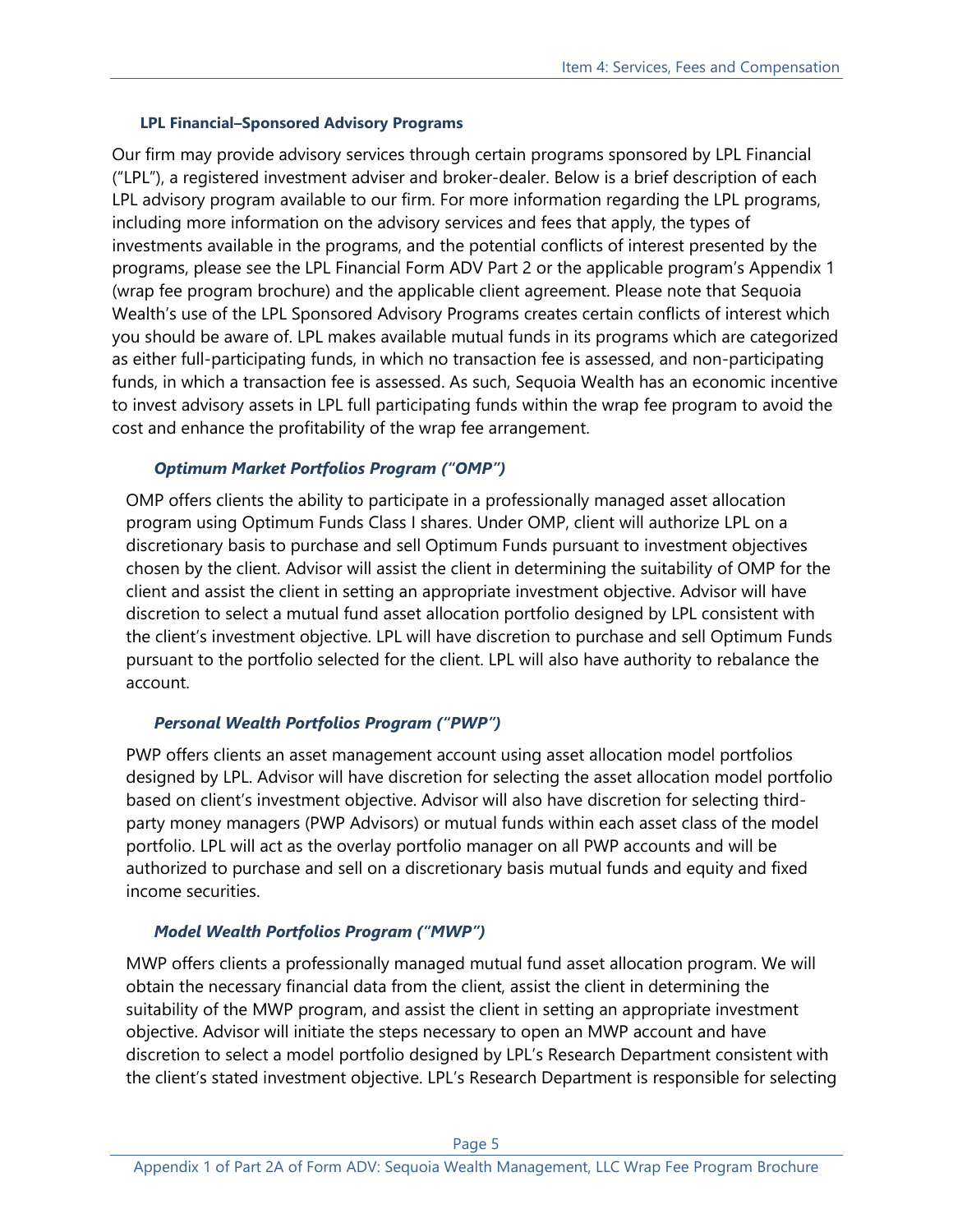the mutual funds within a model portfolio and for making changes to the mutual funds selected.

The client will authorize LPL to act on a discretionary basis to purchase and sell mutual funds (including in certain circumstances exchange-traded funds) and to liquidate previously purchased securities. The client will also authorize LPL to effect rebalancing for MWP accounts.

The MWP program makes available model portfolios designed by strategists other than LPL's Research Department. Advisor will have discretion to choose among the available models designed by LPL and outside strategists.

## *Manager Access Select Program ("MAS")*

MAS provides clients access to the investment advisory services of professional portfolio management firms for the individual management of client accounts. Advisor will assist client in identifying a third-party portfolio manager portfolio manager from a list of portfolio managers made available by LPL. The portfolio manager manages client's assets on a discretionary basis. Advisor will provide initial and ongoing assistance regarding the portfolio manager selection process.

# *Guided Wealth Portfolios Program ("GWP")*

GWP is a centrally managed, algorithm-based investment program which is made available to users and clients through a web-based, interactive account management portal. Investment recommendations to buy and sell exchange-traded funds and open-end mutual funds are generated through proprietary, automated, computer algorithms (collectively, the "Algorithm") of FutureAdvisor, Inc. ("FutureAdvisor"), based upon model portfolios constructed by LPL Financial and selected for the account. Communications concerning GWP are intended to occur primarily through electronic means, although we will be available to discuss investment strategies, objectives, or the account in general in person or over the phone.

A preview of the Program (the "Educational Tool") is provided for a period of up to 45 days to help users determine whether they would like to become advisory clients and receive ongoing financial advice from LPL Financial, FutureAdvisor, and our firm by enrolling in the advisory service (the "Managed Service"). The Educational Tool and Managed Service are described in more detail in the GWP Program Brochure. Users of the Educational Tool are not considered to be advisory clients of LPL Financial, FutureAdvisor, or our firm; do not enter into an advisory agreement with LPL Financial, FutureAdvisor, or our firm; do not receive ongoing investment advice or supervisions of their assets; and do not receive any trading services.

# **Fees and Compensation**

### **Fee Schedule**

We offer our services to our clients for an annual maximum advisory fee of 2.50%. The ultimate fee we charge will be based on the scope and complexity of the engagement and will be listed under Schedule A of the client agreement. Fees will be automatically deducted from your managed account. Adjustments are made for deposits and withdrawals in client accounts.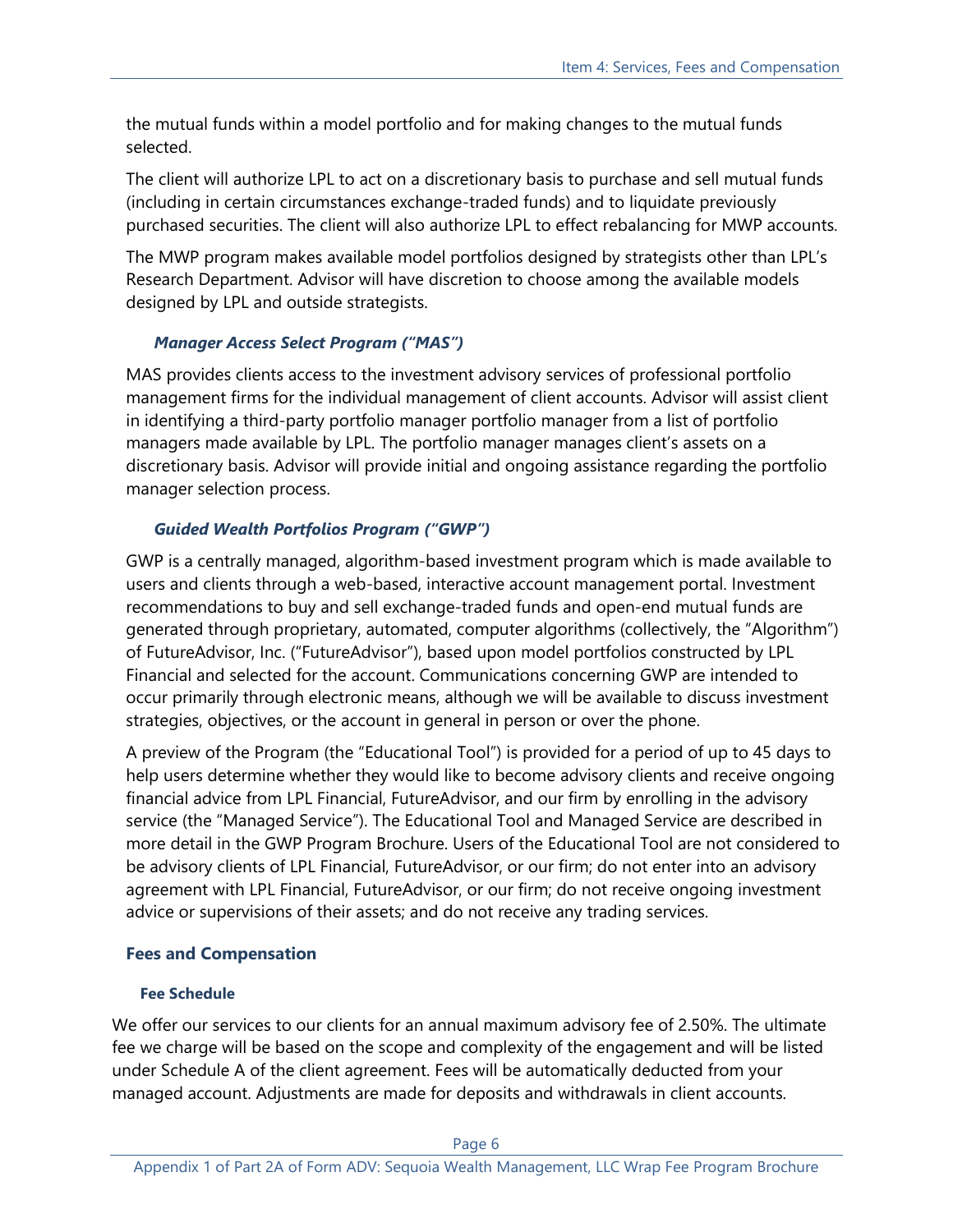Please be advised that non-wrap program fees (those where the client pays trading costs in addition to the advisory fee) should, all things being equal, have the same overall net cost to the client as a comparable investment account in a wrap fee program. For example, if a client has a \$100,000 investment account and utilizes a non-wrap program for an advisory fee of 2.25% and pays \$250 in additional trading costs, a comparable arrangement on a wrap fee program basis (where the advisory fees include both the trading costs and advisory fee) would be 2.5%. In this way, the client understands the concept of fee parity when comparing wrap vs. non-wrap fee programs. In other words, if you are comparing a non-wrap program at 2.5% to a wrap free program at 2.5%, it would always be in your best interest to use the wrap fee in this example. The size of the portfolio or the frequency of trading may influence the use of a non-wrap program versus a wrap fee program, which are factors you should consider in selecting a particular investment program type. As a result, it is important to understand that the firm has an economic incentive to trade infrequently within a wrap fee program, because frequent trading lowers the firm's profitability. Of course, it is your decision to utilize the specific fee arrangement and this disclosure is to help you understand the relationship between the cost components of non-wrap fee programs versus wrap fee programs and the related conflicts of interest.

The trading cost component of the above-mentioned advisory fees are estimated to range from \$50 to \$250 per account per year.

Per the discretionary investment advisory agreement, clients agree to pay in advance a fee charged to the Account(s) on the last day of each quarter which is based on the market value of the assets in the Account(s) on the last day of that quarter. If Sequoia Wealth serves for less than the whole of any quarterly period, compensation will be calculated on a pro-rata basis for the period of the quarter for which we have served as an adviser. We may modify the fee at any time upon 30 days' written notice to the client. In the event the client has an ERISA-governed plan, fee modifications must be approved in writing by the client.

These fees include charges for all transaction costs such as commissions on purchase and sales of stocks, bonds, exchange-traded funds and options, and mutual fund transactions fees. Except as otherwise provided below, client will incur no charges other than the adviser's fee pursuant to the above fee schedule in connection with the maintenance of and activity in client's account. The wrap fee does not include annual account fees or other administrative fees, such as wire fees, charged by manager or brokerage firm; fees for securities transactions executed away from the custodian; certain odd-lot differentials, transfer taxes, transaction fees mandated by the Securities Act of 1934, postage and handling fees, and charges imposed by law with regard to transactions in the client's account; and advisory fees, expenses or sales charges (loads) of mutual funds (including money market funds), closed-end investment companies or other managed investments, if any, held in client's account. The wrap fee also does not cover certain costs associated with securities transactions in the over-the-counter market, such as fixed income securities where manager must approach a dealer or market maker to purchase or sell a security. Such costs include the dealer's mark-up, mark-down or spread and odd-lot differentials or transfer taxes imposed by law.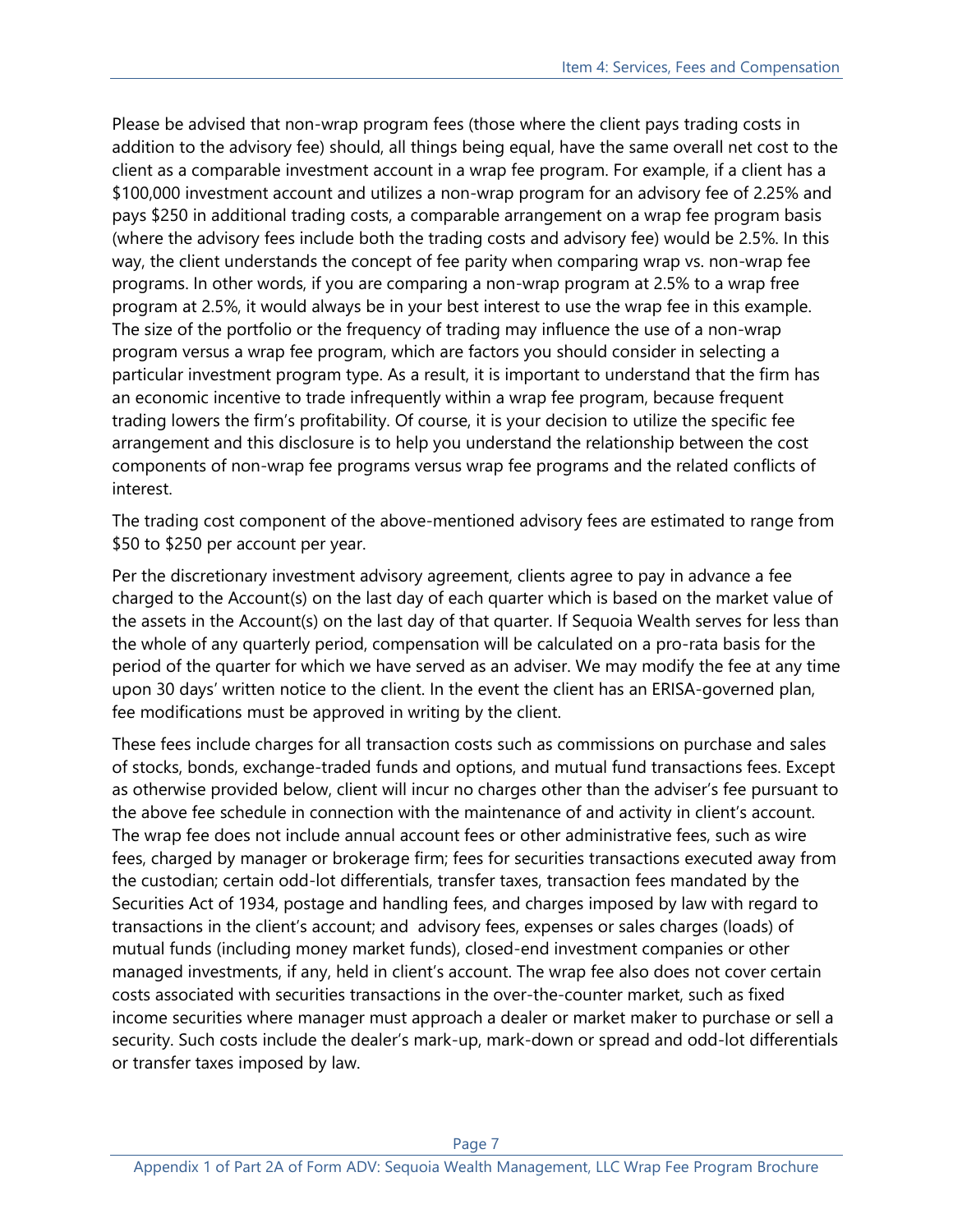# **B. Disclosure of Cost Difference if Services Purchased Separately**

Our wrap fee and non-wrap fee accounts are managed on an individualized basis according to the client's investment objectives, financial goals, risk tolerance, etc. The only difference is that the Sequoia Wealth wrap program is offered where clients pay one all-inclusive fee. A portion of such fee is paid to Sequoia Wealth for its investment management services.

Depending on a number of factors, such as the number, size and nature of the securities transactions in an advisory account, the overall fees and charges borne by the client over time could be more or less than what these fees and charges would be if the same services were provided on a separate basis. Bundled fees generally provide an economic incentive for the advisory firm to select investments and strategies that minimize trading costs. Frequent trading in an account where transaction fees are included as part of the overall advisory fee to the client drive trading costs higher and reduce the overall fee revenue to the advisor. As a result, higher trading costs in a bundled fee account have a negative impact on the advisory firm's profitability.

# **C. Additional Client Fees and Terms of Payment**

# **Client Payment of Fees**

For our asset management services, we generally require fees to be prepaid on a quarterly basis. Clients will be required to authorize the direct debit of fees from their accounts. Exceptions may be granted subject to our firm's consent for clients to be billed directly for our fees. For directly debited fees, the custodian's periodic statements will show each fee deduction from the account. Clients may withdraw this authorization for direct billing of these fees at any time by notifying us or their custodian in writing.

We will deduct advisory fees directly from the client's account provided that (i) the client provides written authorization to the qualified custodian, and (ii) the qualified custodian sends the client a statement, at least quarterly, indicating all amounts disbursed from the account. The client is responsible for verifying the accuracy of the fee calculation, as the client's custodian will not verify the calculation.

A client investment advisory agreement may be terminated by either party for any reason upon receipt of written notice. Upon termination, any unearned, prepaid fees will be promptly refunded.

# **Additional Fees**

All fees paid for investment advisory services are separate and distinct from the fees and expenses charged by exchange-traded funds, mutual funds, separate account managers, brokerdealers, and custodians retained by clients. Such fees and expenses are described in each exchange-traded fund and mutual fund's prospectus, each separate account manager's Form ADV and Brochure and Brochure Supplement or similar disclosure statement, and by any broker-dealer or custodian retained by the client. Clients are advised to read these materials carefully before investing. If a mutual fund also imposes sales charges, a client may pay an initial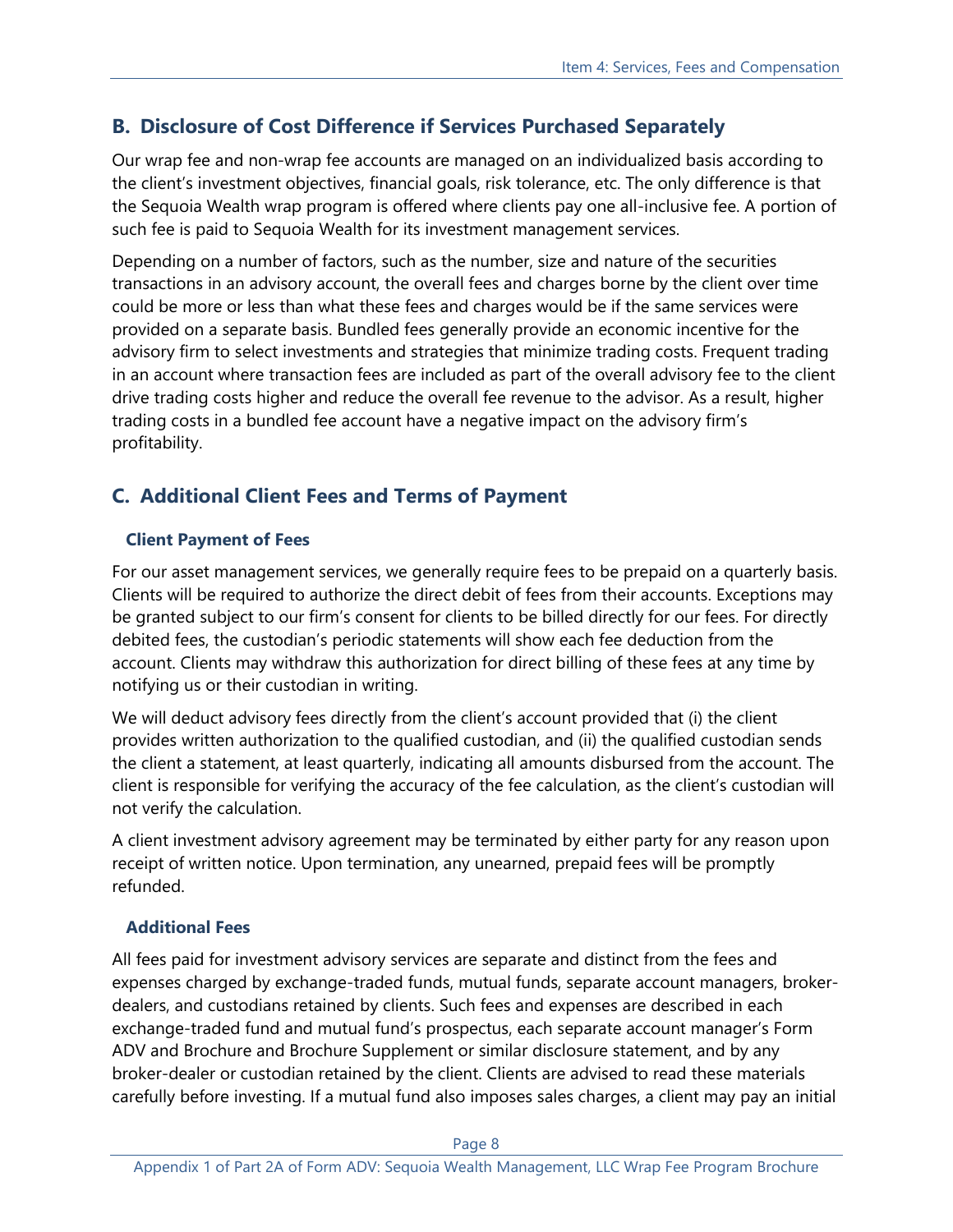or deferred sales charge as further described in the mutual fund's prospectus. A client using Sequoia Wealth may be precluded from using certain mutual funds or separate account managers because they may not be offered by the client's custodian.

Please refer to the Brokerage Practices section (Items 9.B.2 and 9.B.3) for additional information regarding the firm's brokerage practices.

# **D. Compensation for Recommending the Wrap Fee Program**

We do not recommend or offer the wrap program services of other providers. Our investment advisory representatives receive a portion of the advisory fee that you pay us, either directly as a percentage of your overall fee or as their salary from our firm. In cases where our investment advisory representatives are paid a percentage of your overall advisory fee, this may create an incentive to recommend that you participate in a wrap fee program rather than a non-wrap fee program (where you would pay for trade execution costs) or brokerage account where commissions are charged. This is because, in some cases, we may stand to earn more compensation from advisory fees paid to us through a wrap fee program arrangement if your account is not actively traded. In order to mitigate this conflict of interest, our firm's investment adviser representatives will only recommend the wrap fee program to clients who will benefit from a bundled fee option.

# **E. External Compensation for the Sale of Securities to Clients**

Sequoia Wealth's advisory professionals are compensated primarily through a percentage of advisory fees charged to clients. Sequoia Wealth advisory professionals may be paid sales, service or administrative fees for the sale of mutual funds or other investment products. Sequoia Wealth advisory professionals may receive commission-based compensation for the sale of insurance products. In addition, Sequoia Wealth advisory professionals, in their capacity as LPL Financial registered representatives, may receive commission-based compensation for the sale of securities. Sequoia Wealth advisory professionals are prohibited from earning an advisory fee on the securities value transferred from an advisory client's LPL Financial brokerage account unless commissions earned on such securities transactions occurred at least a 12–18 months prior to the transfer. Please see Item 10.C. for detailed information and conflicts of interest.

# **F. Important Disclosure – Custodian Investment Programs**

Please be advised that certain of the firm's investment adviser representatives are registered with a broker-dealer and/or the firm is a broker-dealer or affiliated with a broker-dealer. Under these arrangements, we can access certain investment programs offered through the brokerdealer that offer certain compensation and fee structures that create conflicts of interest of which clients need to be aware. As such, the investment adviser representative and/or the firm may have an economic incentive to recommend the purchase of 12b-1 or revenue share class mutual funds offered through the broker-dealer platform rather than from the investment adviser platform. Please note the following: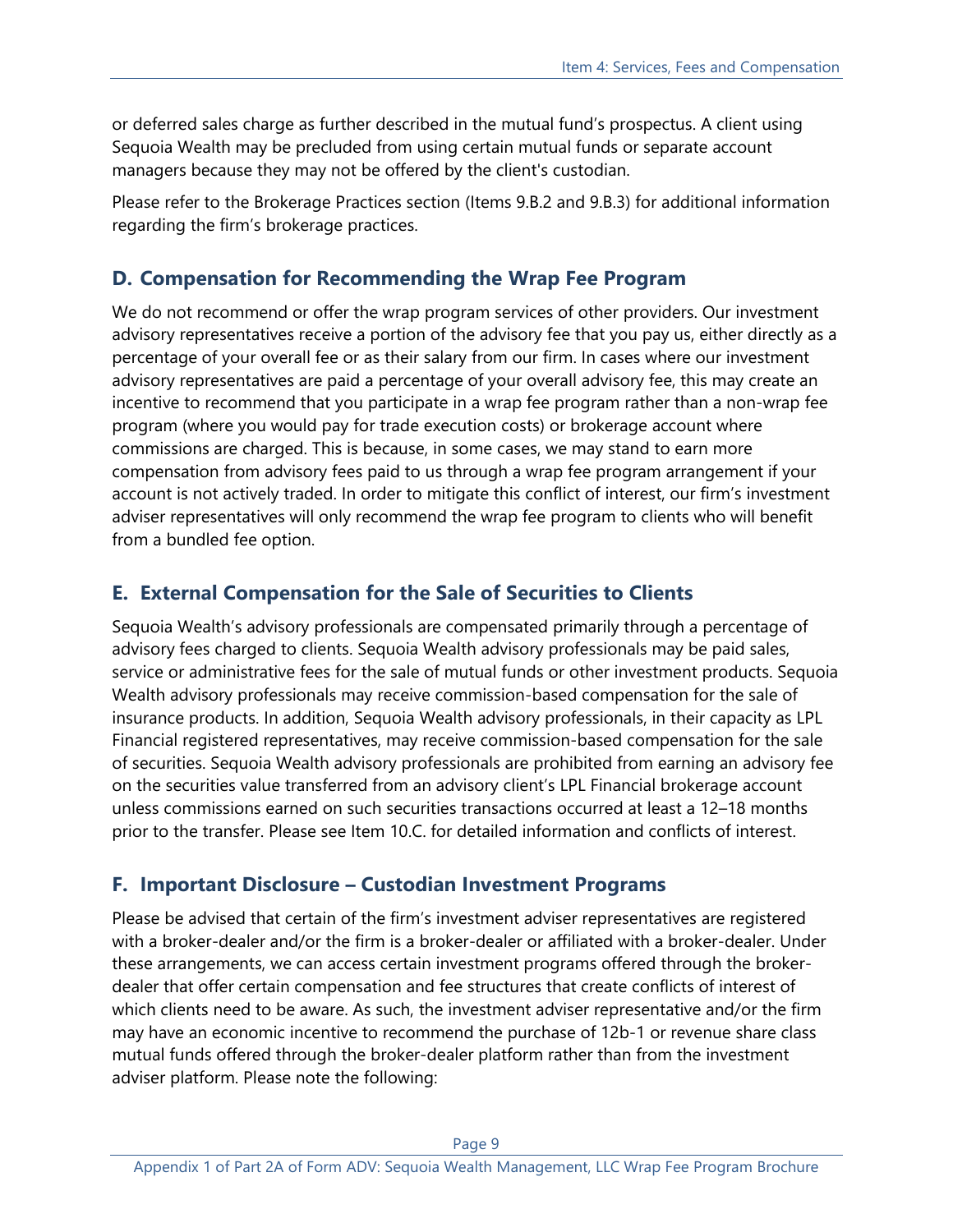*Limitation on Mutual Fund Universe for Custodian Investment Programs:* Please note that as a matter of policy we prohibit the receipt of revenue share fees from any mutual funds utilized for our advisory clients' portfolios. There are certain programs in which we participate where a client's investment options may be limited in certain of these programs to those mutual funds and/or mutual fund share classes that pay 12b-1 fees and other revenue sharing fee payments, and the client should be aware that the firm is not selecting from among all mutual funds available in the marketplace when recommending mutual funds to the client.

*Conflict Between Revenue Share Class (12b-1) and Non-Revenue Share Class Mutual Funds:* Revenue share class/12b-1 fees are deducted from the net asset value of the mutual fund and generally, all things being equal, cause the fund to earn lower rates of return than those mutual funds that do not pay revenue sharing fees. The client is under no obligation to utilize such programs or mutual funds. Although many factors will influence the type of fund to be used, the client should discuss with their investment adviser representative whether a share class from a comparable mutual fund with a more favorable return to investors is available that does not include the payment of any 12b-1 or revenue sharing fees given the client's individual needs and priorities and anticipated transaction costs. In addition, the receipt of such fees can create conflicts of interest in instances (i) where our adviser representative is also licensed as a registered representative of a broker-dealer and receives a portion of 12b-1 and or revenue sharing fees as compensation – such compensation creates an incentive for the investment adviser representative to use programs which utilize funds that pay such additional compensation; and (ii) where the custodian receives the entirety of the 12b-1 and/or revenue sharing fees and takes the receipt of such fees into consideration in terms of benefits it may elect to provide to the firm, even though such benefits may or may not benefit some or all of the firm clients.

*Additional Disclosure Concerning Wrap Programs:* To the extent that we either sponsor or recommend wrap fee programs, please be advised that certain wrap fee programs may (i) allow our investment adviser representatives to select mutual fund classes that either have no transaction fee costs associated with them but include embedded 12b-1 fees that lower the investor's return ("sometimes referred to as "A-Shares," depending on the mutual fund issuer), or (ii) allow the use of mutual fund classes that have transaction fees associated with them but do not carry embedded 12b-1 fees (sometimes referred to as "I-Shares," depending on the mutual fund sponsor). Wrap fee programs offer investment services and related transaction services for one all-inclusive fee (except as may be described in the applicable wrap fee program brochure). The trading costs are typically absorbed by the firm and/or the investment representative. If a client's account holds A-Shares within a wrap fee program, the firm and/or its investment adviser representative avoids paying the transaction fees charged by other mutual fund classes, which in effect decreases the firm's costs and increases its revenues from the account. Effectively, the cost is transferred to the client from the firm in the form of a lower rate of return on the specific mutual fund. This creates an incentive for the firm or investment adviser representative to utilize such funds as opposed to those funds that may be equally appropriate for a client but do not carry the additional cost of 12b-1 fees. As a policy matter, the firm does not allow funds that impose 12b-1 or revenue sharing fees on the client's investment within its wrap fee programs. Clients should understand and discuss with their investment adviser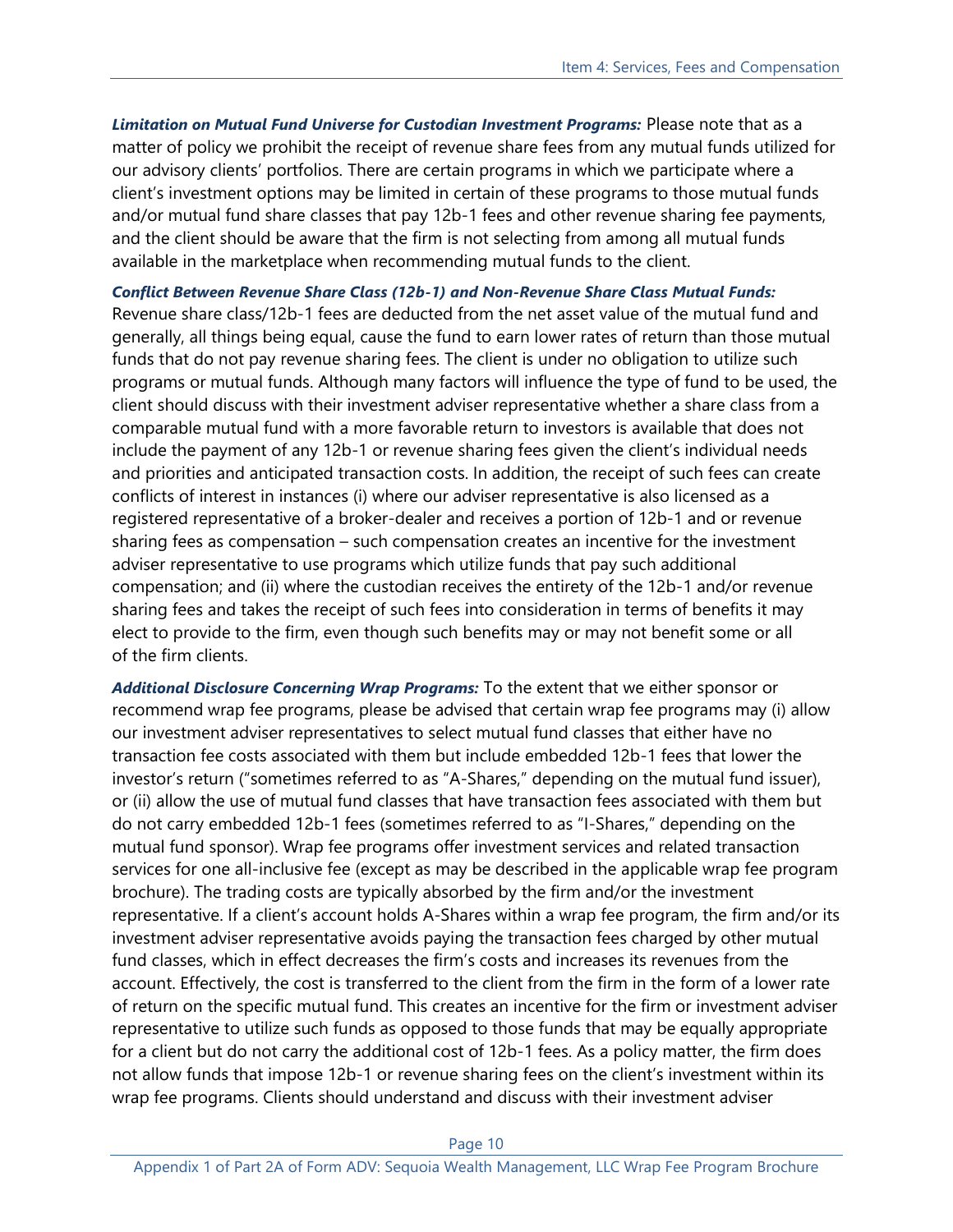representative the types of mutual fund share classes available in the wrap fee program and the basis for using one share class over another in accordance with their individual circumstances and priorities.

# **G. Client Assets Under Management**

Our firm manages \$240,320,268 on a discretionary basis and \$255,775,771 on a nondiscretionary basis for a total of \$496,096,039 in assets under management as of December 31, 2021.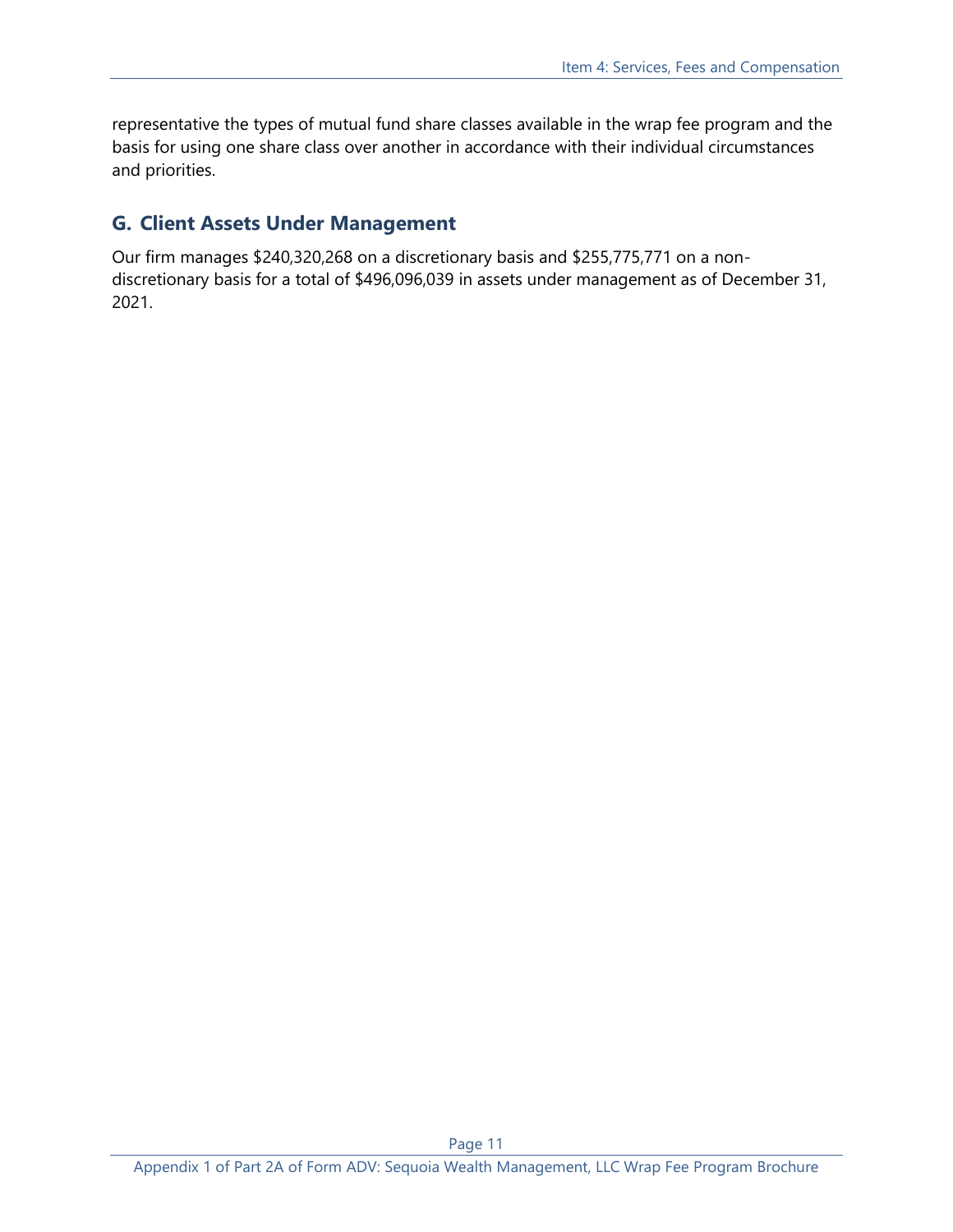# <span id="page-11-0"></span>**Item 5: Account Requirements and Types of Clients**

Sequoia Wealth has the following types of clients:

- **■** Individuals and High Net Worth Individuals
- **Trusts, Estates or Charitable Organizations**
- Corporations, Limited Liability Companies and/or Other Business Types
- **■** ERISA Plans

Our requirements for opening and maintaining accounts or otherwise engaging us are as follows:

- We require a minimum household balance of \$100,000 for our Asset Management service. This minimum household balance requirement is negotiable depending on the client's extenuating circumstance.
- A minimum account value of \$15,000 is required for OMP.
- A minimum account value of \$250,000 is required for PWP.
- A minimum account value of \$50,000 is required for MWP.
- A minimum account value of \$100,000 is required for MAS; however, in certain instances, the minimum account size may be lower or higher.
- A minimum account value of \$5,000 is required for GWP.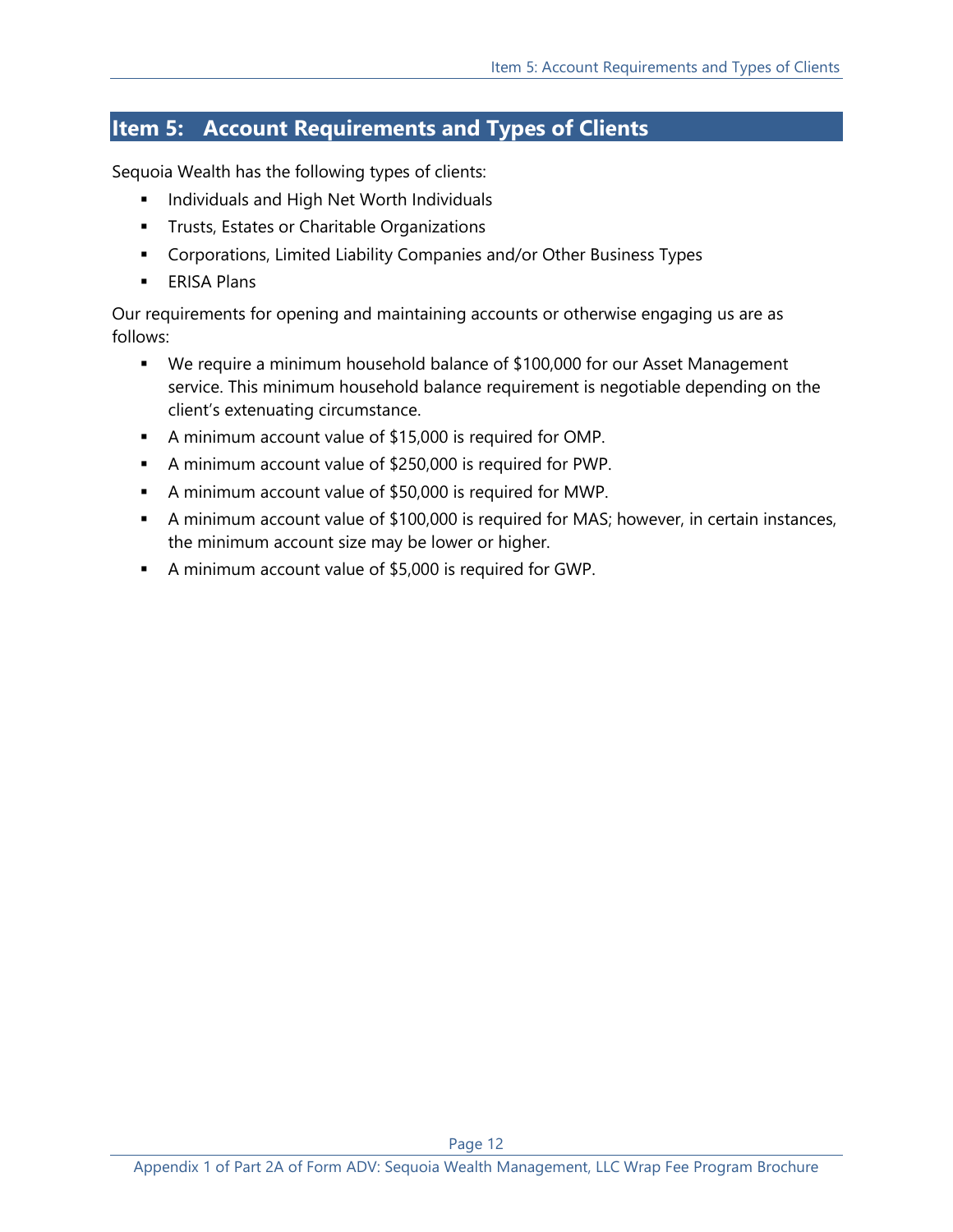# <span id="page-12-0"></span>**Item 6: Portfolio Manager Selection and Evaluation**

# **A. Portfolio Manager Selection and Review**

Sequoia Wealth offers its asset management services either in a non-wrap fee or wrap fee basis. Each investment adviser representative may manage his or her accounts based upon the individual personal and financial circumstances of each Sequoia Wealth wrap fee program client or utilize one or more of the Sequoia Wealth model portfolios. In the context of the Sequoia Wealth wrap fee program in which there are no portfolio managers selected, the firm's core advisory services are simply offered in a wrap fee program so the client pays one all-inclusive fee, subject to the disclosures and information contained in this Appendix 1 Wrap Fee Program Brochure.

## **B. Participation in Wrap Fee Programs**

Sequoia Wealth offers its suite of investment advisory services in either a non-wrap option, or a wrap fee option in which the trading costs are included as part of the overall advisory fee. No other managers are selected.

# **C. The Firm Acts as Both a Wrap Fee Sponsor and Portfolio Manager**

The Sequoia Wealth Wrap Fee Program is a proprietary product offered exclusively through the firm. Other than offering its Sequoia Wealth Wrap Fee Program, the firm does not participate in wrap fee programs.

#### **Sequoia Wealth Wrap Fee Program**

Please refer to Item 4 of this Appendix 1 Wrap Fee Program Brochure for details on the services and fees offered through the Sequoia Wealth Wrap Fee Program.

#### **Client-Tailored Services and Client-Imposed Restrictions**

Each client's account will be managed on the basis of the client's financial situation and investment objectives and in accordance with any reasonable restrictions imposed by the client on the management of the account—for example, restricting the type or amount of security to be purchased in the portfolio. Restrictions on investments in certain securities or types of securities may not be possible due to the level of difficulty this would entail in managing the account. Restrictions would be limited to our Asset Management service. We do not manage assets through our other service.

#### **Management of Wrap Fee Program**

Sequoia Wealth's suite of asset management services may be offered through this wrap fee program. Stand-alone financial planning and consulting services are offered outside of the wrap fee program. Please refer to the firm's Part 2A Brochure.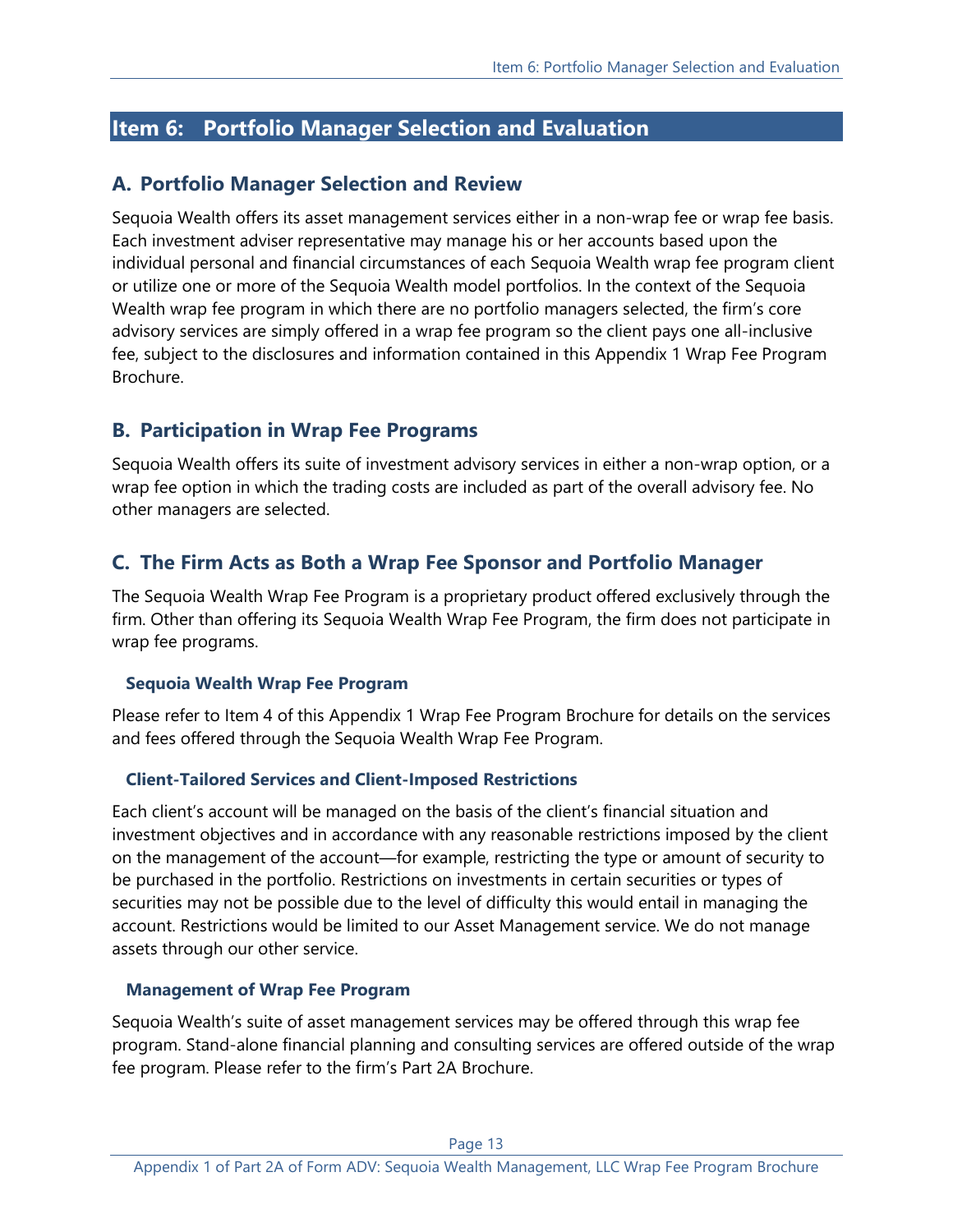### **Performance-Based Fees and Side-by-Side Management**

The firm does not charge performance-based fees and therefore has no economic incentive to manage clients' portfolios in any way other than what is in the clients' best interests.

## **Methods of Analysis, Investment Strategies, and Risk of Loss**

# **Investing in securities involves a risk of loss that you, as a client, should be prepared to bear. There is no guarantee that any specific investment or strategy will be profitable for a particular client.**

We use a variety of sources of data to conduct economic, investment, and market analysis, which may include economic and market research materials prepared by others, conference calls hosted by individual companies or mutual funds, corporate rating services, annual reports, prospectuses, and company press releases, and financial newspapers and magazines. It is important to keep in mind that there is no specific approach to investing that guarantees success or positive returns; investing in securities involves risk of loss that clients should be prepared to bear.

Sequoia Wealth and its investment adviser representatives are responsible for identifying and implementing the methods of analysis used in formulating investment recommendations to clients. The methods of analysis may include quantitative methods for optimizing client portfolios, computer-based risk/return analysis, technical analysis, and statistical and/or computer models utilizing long-term economic criteria.

- Optimization involves the use of mathematical algorithms to determine the appropriate mix of assets given the firm's current capital market rate assessment and a particular client's risk tolerance.
- Quantitative methods include analysis of historical data such as price and volume statistics, performance data, standard deviation and related risk metrics, how the security performs relative to the overall stock market, earnings data, price to earnings ratios, and related data.
- **EXED** Technical analysis involves charting price and volume data as reported by the exchange where the security is traded to look for price trends.
- Computer models may be used to derive the future value of a security based on assumptions of various data categories such as earnings, cash flow, profit margins, sales, and a variety of other company specific metrics.

In addition, we review research material prepared by others, as well as corporate filings, corporate rating services, and a variety of financial publications. We may employ outside vendors or utilize third-party software to assist in formulating investment recommendations to clients.

## **Mutual Funds and Exchange-Traded Funds; Individual Securities; and Third-Party Separate Account Managers**

We may recommend "institutional share class" mutual funds and individual securities (including fixed income instruments). We may also assist the client in selecting one or more appropriate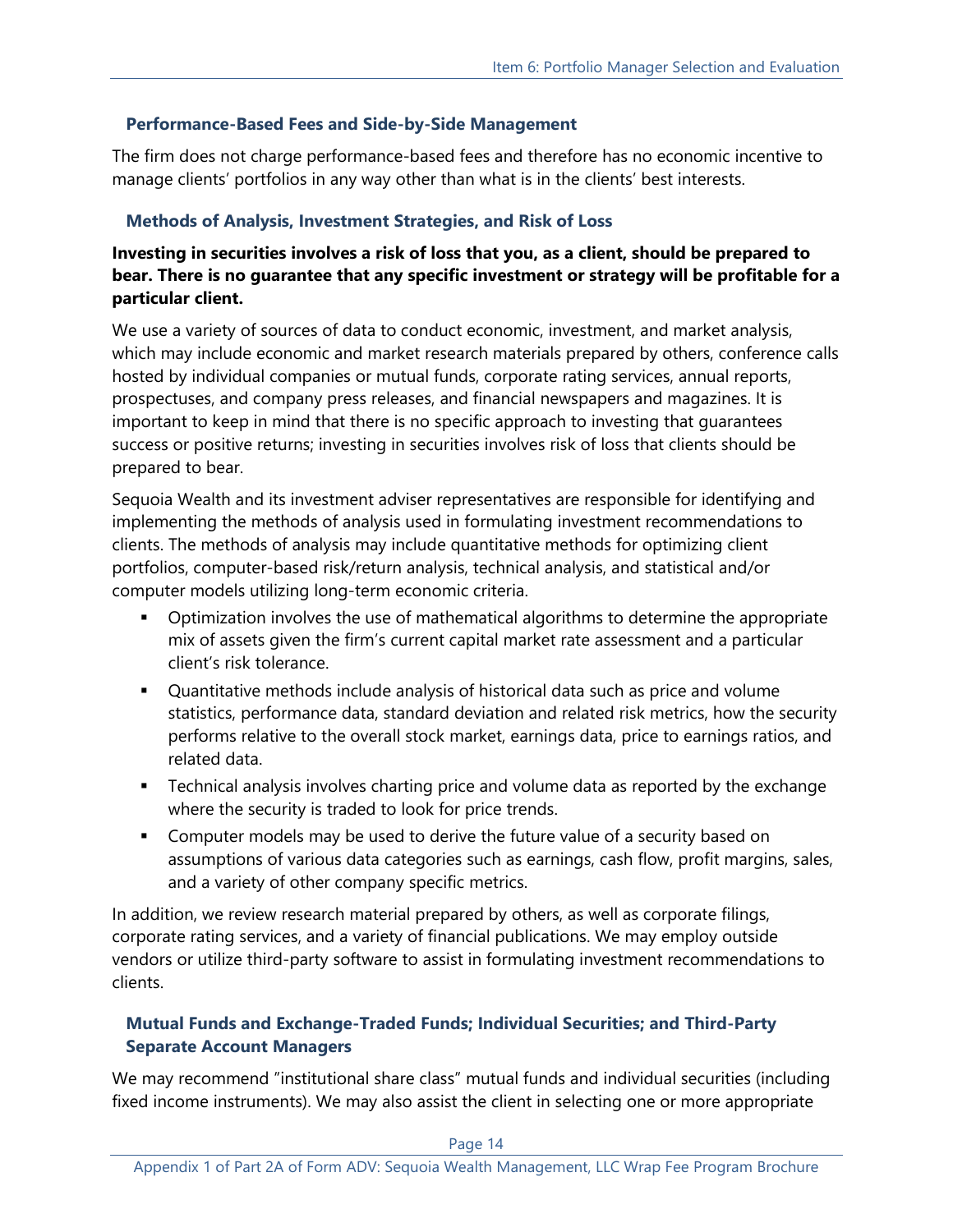manager(s) for all or a portion of the client's portfolio. Such managers will typically manage assets for clients who commit to the manager a minimum amount of assets established by that manager—a factor that we will take into account when recommending managers to clients.

A description of the criteria to be used in formulating an investment recommendation for mutual funds, ETFs, individual securities (including fixed-income securities), and managers is set forth below.

Sequoia Wealth has formed relationships with third-party vendors that

- **•** provide a technological platform for separate account management
- **·** prepare performance reports
- perform or distribute research of individual securities
- perform billing and certain other administrative tasks

We may utilize additional independent third parties to assist us in recommending and monitoring individual securities, mutual funds, and managers to clients as appropriate under the circumstances.

We review certain quantitative and qualitative criteria related to mutual funds and managers and to formulate investment recommendations to our clients. Quantitative criteria may include

- the performance history of a mutual fund or manager evaluated against that of its peers and other benchmarks
- an analysis of risk-adjusted returns
- an analysis of the manager's contribution to the investment return (e.g., manager's alpha), standard deviation of returns over specific time periods, sector and style analysis
- the fund, sub-advisor or manager's fee structure
- the relevant portfolio manager's tenure

Qualitative criteria used in selecting/recommending mutual funds or managers include the investment objectives and/or management style and philosophy of a mutual fund or manager; a mutual fund or manager's consistency of investment style; and employee turnover and efficiency and capacity.

Quantitative and qualitative criteria related to mutual funds and managers are reviewed by us on a quarterly basis or such other interval as appropriate under the circumstances. In addition, mutual funds or managers are reviewed to determine the extent to which their investments reflect efforts to time the market, or evidence style drift such that their portfolios no longer accurately reflect the particular asset category attributed to the mutual fund or manager by Sequoia Wealth (both of which are negative factors in implementing an asset allocation structure).

We may negotiate reduced account minimum balances and reduced fees with managers under various circumstances (e.g., for clients with minimum level of assets committed to the manager for specific periods of time, etc.). There can be no assurance that clients will receive any reduced account minimum balances or fees, or that all clients, even if apparently similarly situated, will receive any reduced account minimum balances or fees available to some other clients. Also,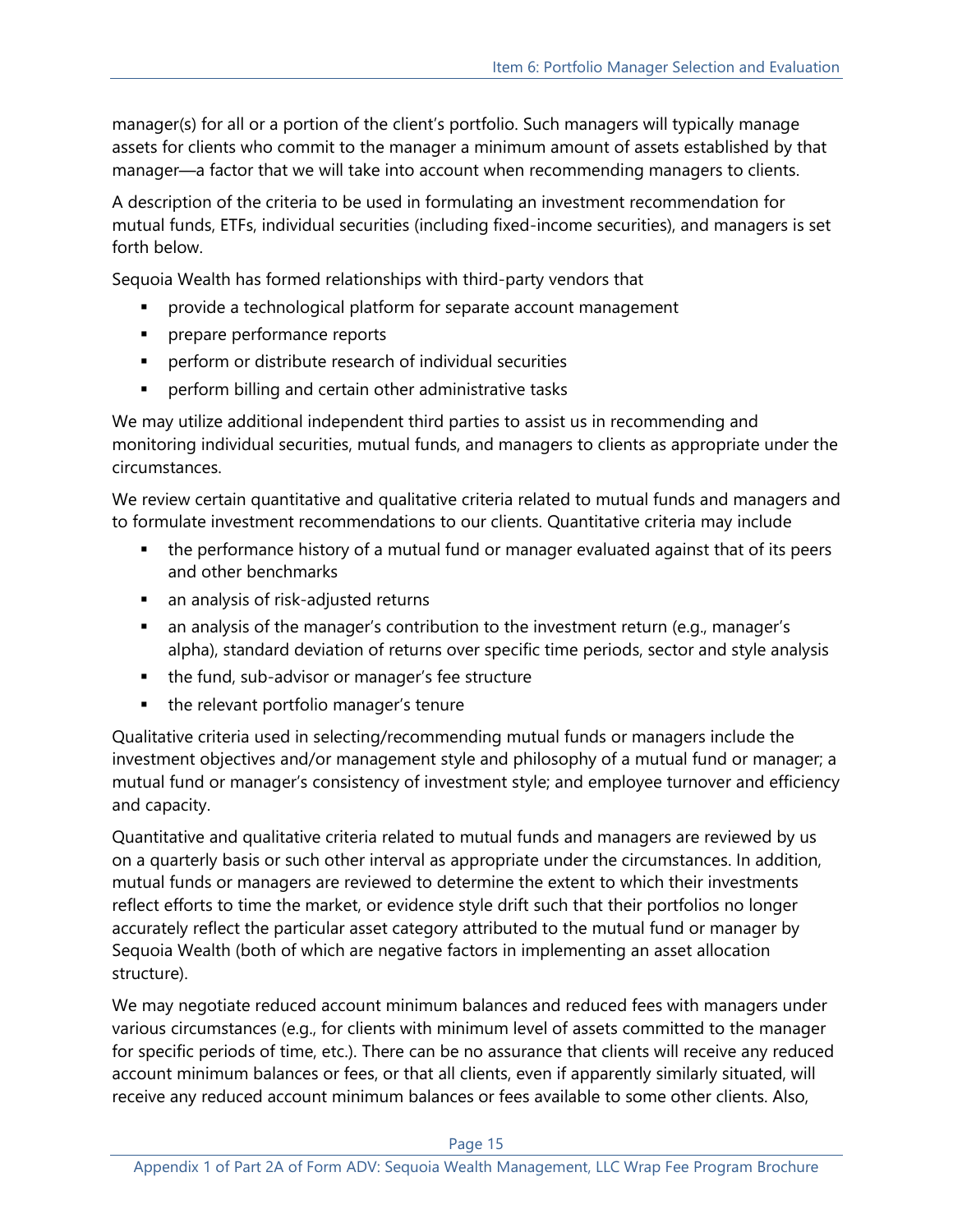account minimum balances and fees may significantly differ between clients. Each client's individual needs and circumstances will determine portfolio weighting, which can have an impact on fees given the funds or managers utilized. We will endeavor to obtain equal treatment for its clients with funds or managers, but cannot assure equal treatment.

We will regularly review the activities of mutual funds and managers utilized for the client. Clients that engage managers or who invest in mutual funds should first review and understand the disclosure documents of those managers or mutual funds, which contain information relevant to such retention or investment, including information on the methodology used to analyze securities, investment strategies, fees and conflicts of interest.

## **Material Risks of Investment Instruments**

We generally invest in the following types of securities:

- **Equity securities**
- Warrants and rights
- Mutual fund securities
- Exchange-traded funds
- Leveraged and inverse exchange-traded funds
- Exchange-traded notes
- Fixed income securities
- **■** Municipal securities
- Corporate debt obligations
- **EXECUTE:** Fixed equity annuities
- **EXECUTE FIXED EQUATE:** Fixed equity indexed annuities
- Variable annuities

### **Equity Securities**

Investing in individual companies involves inherent risk. The major risks relate to the company's capitalization, quality of the company's management, quality and cost of the company's services, the company's ability to manage costs, efficiencies in the manufacturing or service delivery process, management of litigation risk, and the company's ability to create shareholder value (i.e., increase the value of the company's stock price). Foreign securities, in addition to the general risks of equity securities, have geopolitical risk, financial transparency risk, currency risk, regulatory risk and liquidity risk.

### **Warrants and Rights**

Warrants are securities, typically issued with preferred stock or bonds that give the holder the right to purchase a given number of shares of common stock at a specified price and time. The price of the warrant usually represents a premium over the applicable market value of the common stock at the time of the warrant's issuance. Warrants have no voting rights with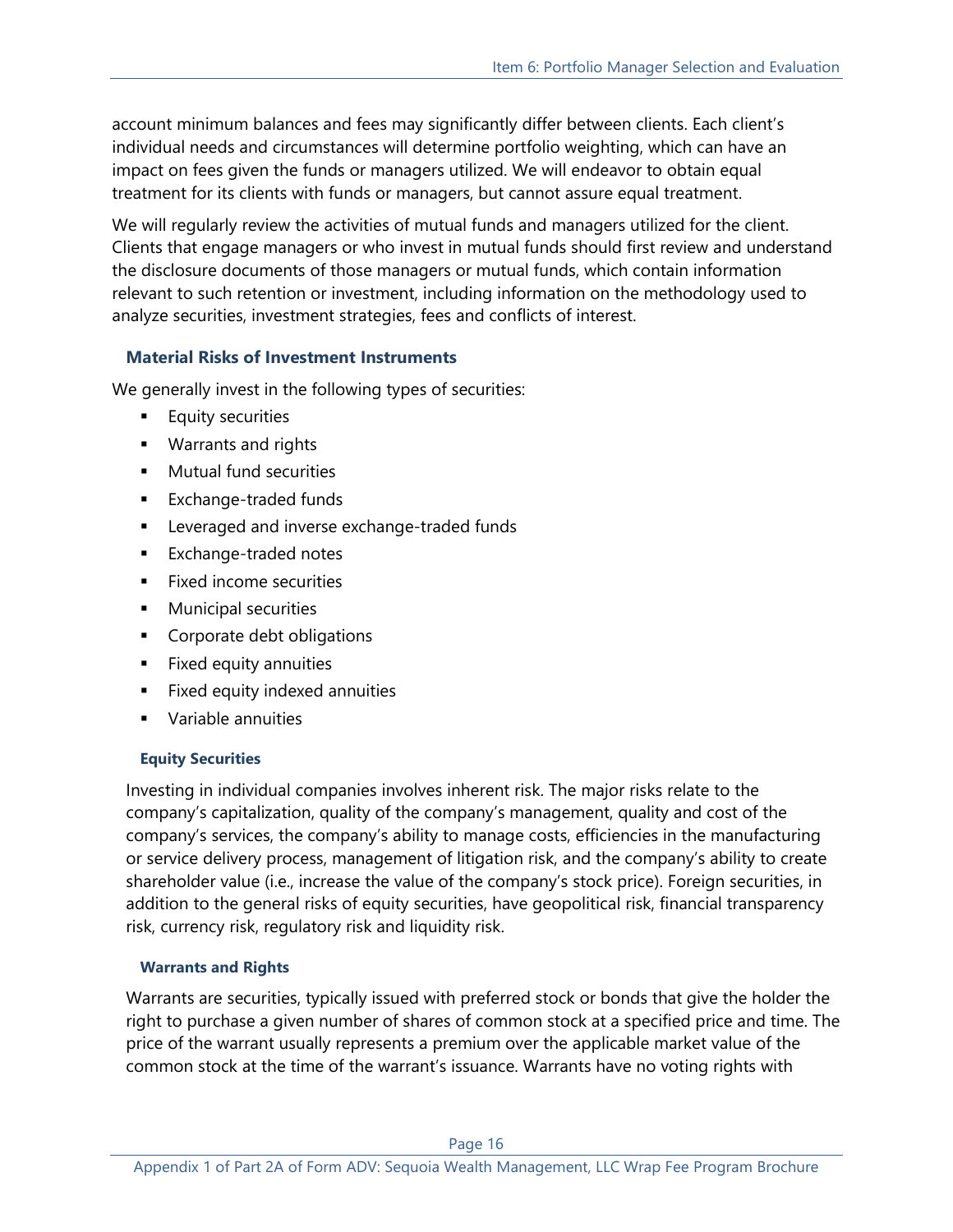respect to the common stock, receive no dividends and have no rights with respect to the assets of the issuer.

Investments in warrants and rights involve certain risks, including the possible lack of a liquid market for the resale of the warrants and rights, potential price fluctuations due to adverse market conditions or other factors and failure of the price of the common stock to rise. If the warrant is not exercised within the specified time period, it becomes worthless.

### **Mutual Fund Securities**

Investing in mutual funds carries inherent risk. The major risks of investing in a mutual fund include the quality and experience of the portfolio management team and its ability to create fund value by investing in securities that have positive growth, the amount of individual company diversification, the type and amount of industry diversification, and the type and amount of sector diversification within specific industries. In addition, mutual funds tend to be tax inefficient and therefore investors may pay capital gains taxes on fund investments while not having yet sold the fund.

### **Exchange-Traded Funds ("ETFs")**

ETFs are investment companies whose shares are bought and sold on a securities exchange. An ETF holds a portfolio of securities designed to track a particular market segment or index. Some examples of ETFs are SPDRs®, streetTRACKS®, DIAMONDSSM, NASDAQ 100 Index Tracking Stock<sup>SM</sup> ("QQQs<sup>SM</sup>") iShares<sup>®</sup> and VIPERs<sup>®</sup>. ETFs have embedded expenses that the client indirectly bears.

Investing in ETFs involves risk. Specifically, ETFs, depending on the underlying portfolio and its size, can have wide price (bid and ask) spreads, thus diluting or negating any upward price movement of the ETF or enhancing any downward price movement. Also, ETFs require more frequent portfolio reporting by regulators and are thereby more susceptible to actions by hedge funds that could have a negative impact on the price of the ETF. Certain ETFs may employ leverage, which creates additional volatility and price risk depending on the amount of leverage utilized, the collateral and the liquidity of the supporting collateral.

Further, the use of leverage (i.e., employing the use of margin) generally results in additional interest costs to the ETF. Certain ETFs are highly leveraged and therefore have additional volatility and liquidity risk. Volatility and liquidity can severely and negatively impact the price of the ETF's underlying portfolio securities, thereby causing significant price fluctuations of the ETF.

# **Leveraged and Inverse Exchange-Traded Funds ("ETFs")**

Leveraged ETFs employ financial derivatives and debt to try to achieve a multiple (for example two or three times) of the return or inverse return of a stated index or benchmark over the course of a single day. The use of leverage typically increases risk for an investor. However, unlike utilizing margin or shorting securities in your own account, you cannot lose more than your original investment. An inverse ETF is designed to track, on a daily basis, the inverse of its benchmark. Inverse ETFs utilize short selling, derivatives trading, and other leveraged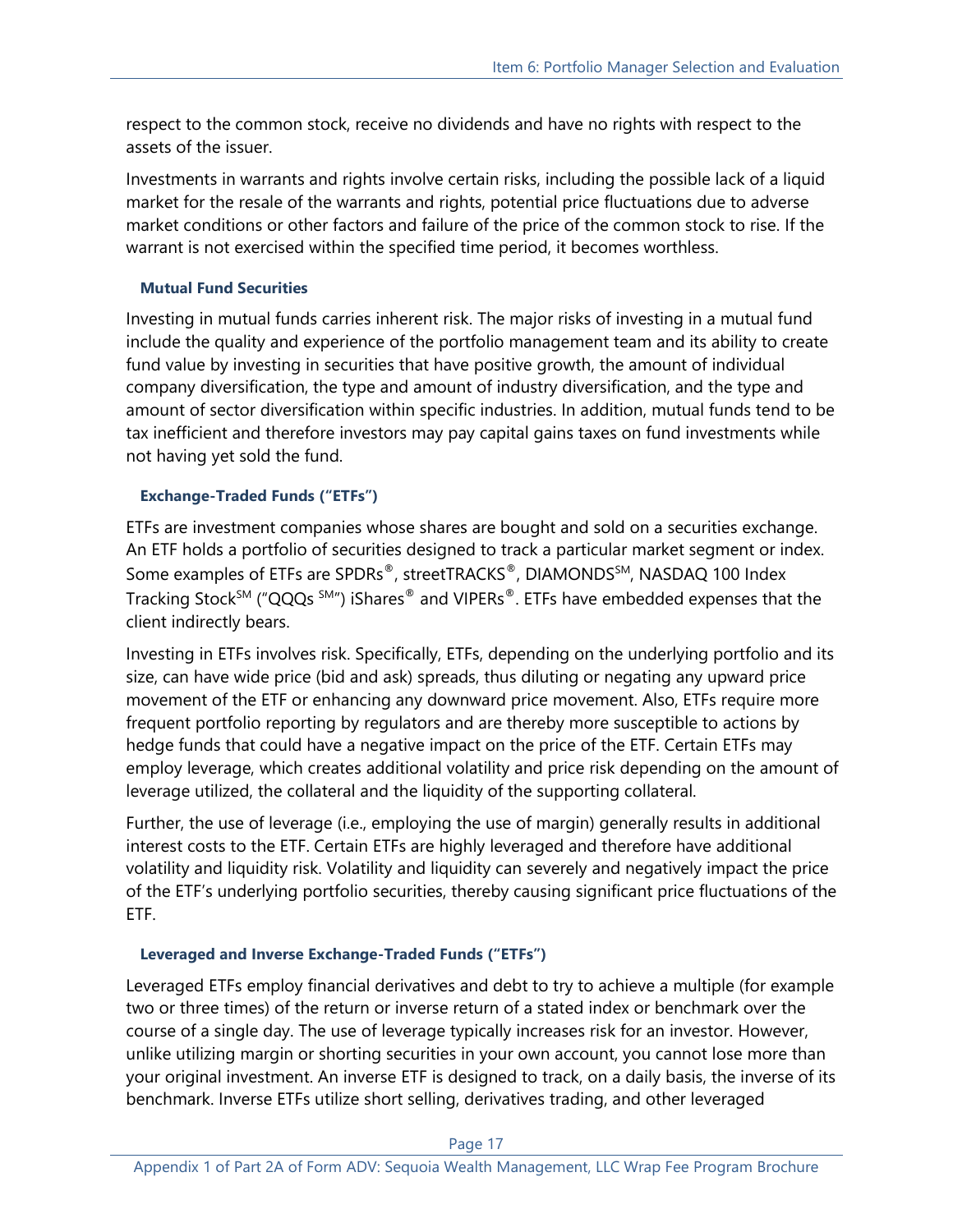investment techniques, such as futures trading to achieve their objectives. Leverage and inverse ETFs reset each day; as such, their performance can quickly diverge from the performance of the underlying index or benchmark. An investor could suffer significant losses even if the long-term performance of the index showed a gain. Engaging in short sales and using swaps, futures, contracts, and other derivatives can expose the ETF.

There is always a risk that not every leveraged or inverse ETF will meet its stated objective on any given trading day. An investor should understand the impact an investment in the ETF could have on the performance of their portfolio, taking into consideration goals and tolerance for risk. Leveraged or inverse ETFs may be less tax-efficient than traditional ETFs, in part because daily resets can cause the ETF to realize significant short-term capital gains that may not be offset by a loss. Be sure to check with your tax advisor about the consequences of investing in a leveraged or inverse ETF. Leveraged and Inverse ETFs are not suited for longterm investment strategies. These are not appropriate for buy-and-hold or conservative investors and are more suitable for investors who understand leverage and are willing to assume the risk of magnified potential losses. These funds tend to carry higher fees, due to active management, that can also affect performance.

#### **Exchange-Traded Notes ("ETN")**

ETNs are structured debt securities. ETN liabilities are unsecured general obligations of the issuer. Most ETNs are designed to track a particular market segment or index. ETNs have expenses associated with their operation. When a fund invests in an ETN, in addition to directly bearing expenses associated with its own operations, it will bear its pro rata portion of the ETN's expenses. The risks of owning an ETN generally reflect the risks of owning the underlying securities the ETN is designed to track, although lack of liquidity in an ETN could result in it being more volatile than the underlying portfolio of securities. In addition, because of ETN expenses, compared to owning the underlying securities directly it may be more costly to own an ETN. The value of an ETN security should also be expected to fluctuate with the credit rating of the issuer.

### **Fixed Income Securities**

Fixed income securities carry additional risks than those of equity securities described above. These risks include the company's ability to retire its debt at maturity, the current interest rate environment, the coupon interest rate promised to bondholders, legal constraints, jurisdictional risk (U.S or foreign) and currency risk. If bonds have maturities of ten years or greater, they will likely have greater price swings when interest rates move up or down. The shorter the maturity the less volatile the price swings. Foreign bonds have liquidity and currency risk.

### **Municipal Securities**

Municipal securities carry additional risks than those of corporate and bank-sponsored debt securities described above. These risks include the municipality's ability to raise additional tax revenue or other revenue (in the event the bonds are revenue bonds) to pay interest on its debt and to retire its debt at maturity. Municipal bonds are generally tax free at the federal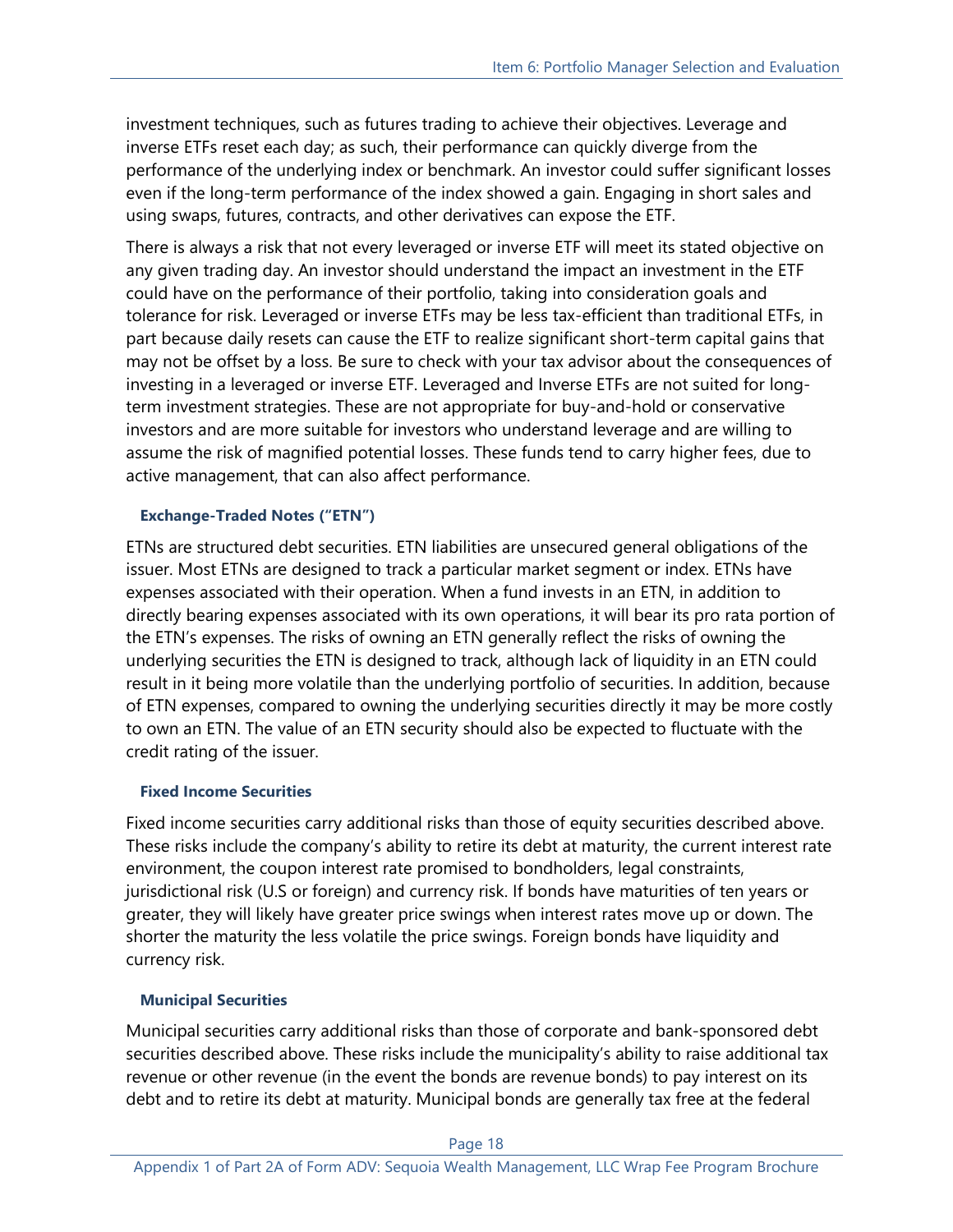level, but may be taxable in individual states other than the state in which both the investor and municipal issuer is domiciled.

#### **Corporate Debt Obligations**

Corporate debt obligations include corporate bonds, debentures, notes, commercial paper and other similar corporate debt instruments. Companies use these instruments to borrow money from investors. The issuer pays the investor a fixed or variable rate of interest and must repay the amount borrowed at maturity. Commercial paper (short-term unsecured promissory notes) is issued by companies to finance their current obligations and normally has a maturity of less than nine months. In addition, the firm may also invest in corporate debt securities registered and sold in the United States by foreign issuers (Yankee bonds) and those sold outside the U.S. by foreign or U.S. issuers (Eurobonds).

#### **Fixed Equity Annuities**

A fixed annuity is a contract between an insurance company and a customer, typically called the annuitant. The contract obligates the company to make a series of fixed annuity payments to the annuitant for the duration of the contract. The annuitant surrenders a lump sum of cash in exchange for monthly payments that are guaranteed by the insurance company. Please note the following risks: (i) Spending power risk. Social Security retirement benefits have cost-ofliving adjustments. Most fixed annuities do not. Consequently, the spending power provided by the monthly payment may decline significantly over the life of the annuity contract because of inflation, (ii) Death and survivorship risk. In a conventional fixed annuity, once the annuitant has turned over a lump sum premium to the insurance company, it will not be returned. The annuitant could die after receiving only a few monthly payments, but the insurance company may not be obligated to give the annuitant's estate any of the money back. A related risk is based on the financial consequences for a surviving spouse. In a standard single-life annuity contract, a survivor receives nothing after the annuitant dies. That may put a severe dent in a spouse's retirement income. To counteract this risk, consider a joint life annuity. (iii) Company failure risk. Private annuity contracts are not guaranteed by the FDIC, SIPC, or any other federal agency. If the insurance company that issues an annuity contract fails, no one in the federal government is obligated to protect the annuitant from financial loss. Most states have guaranty associations that provide a level of protection to citizens in that state if an insurance company also doing business in that state fails. A typical limit of state protection, if it applies at all, is \$100,000. To control this risk, contact the state insurance commissioner to confirm that your state has a guaranty association and to learn the guarantee limits applicable to a fixed annuity contract. Based on that information, consider dividing fixed annuity contracts among multiple insurance companies to obtain the maximum possible protection. Also check the financial stability and credit ratings of the annuity insurance companies being considered. A.M. Best and Standard & Poor's publish ratings information.

#### **Fixed Equity Indexed Annuities**

An equity-indexed annuity is a type of fixed annuity that is distinguished by the interest yield return being partially based on an equities index, typically the S&P 500.The returns (in the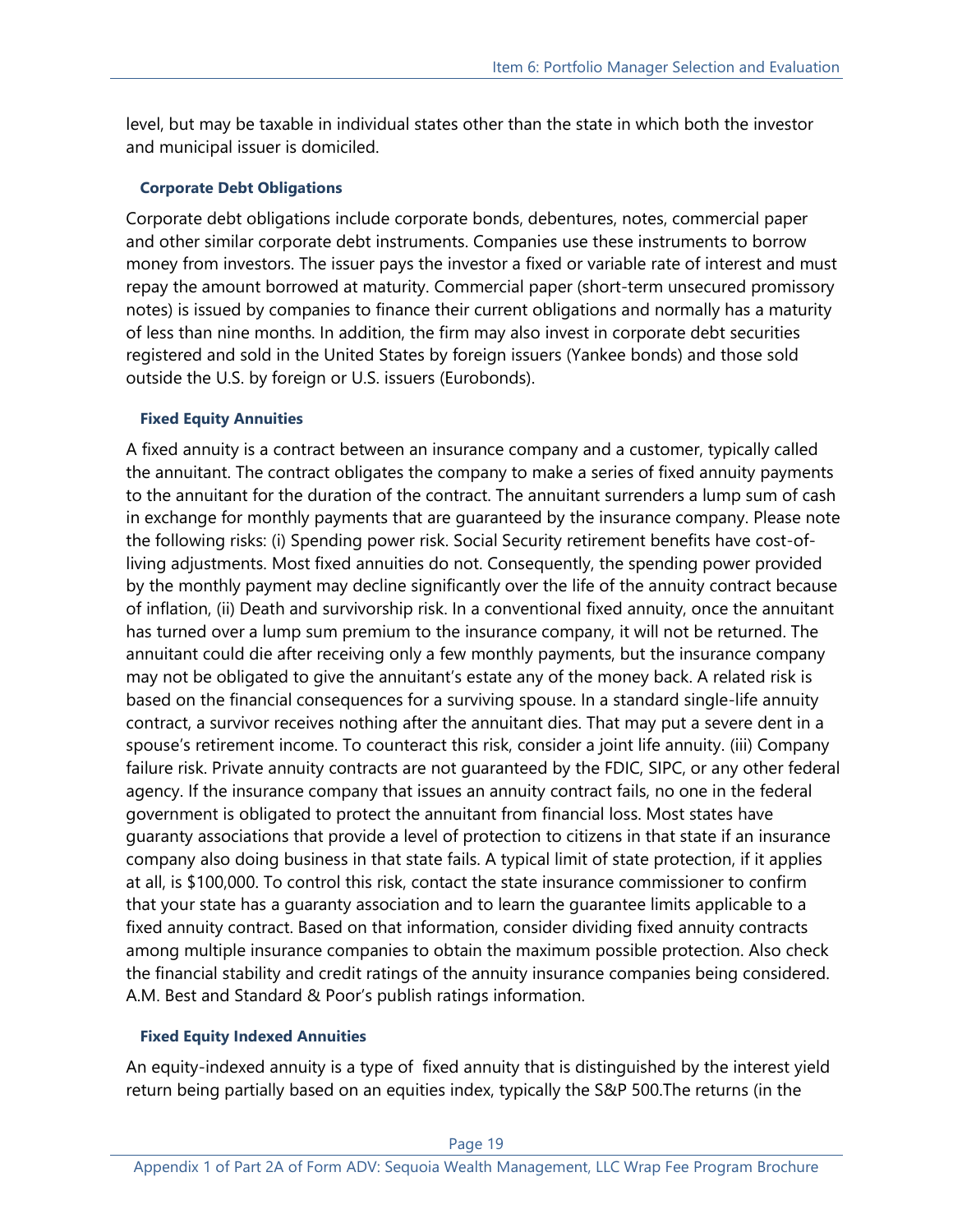form of interest credited to the contract) can consist of a guaranteed minimum interest rate and an interest rate linked to a market index. The guaranteed minimum interest rate usually ranges from 1 to 3 percent on at least 87.5 percent of the premium paid. As long as the company offering the annuity is fiscally sound enough to meet its obligations, you will be guaranteed to receive this return no matter how the market performs. Your index-linked returns will depend on how the index performs but, generally speaking, an investor with an indexed annuity will not see his or her rate of return fully match the positive rate of return of the index to which the annuity is linked — and could be significantly less. One major reason for this is that returns are subject to contractual limitations in the form of caps and participation rates. Participation rates are the percentage of an index's returns that are credited to the annuity. For instance, if your annuity has a participation rate of 75 percent, then your index-linked returns would only amount to 75 percent of the gains associated with the index. Interest caps, meanwhile, essentially mean that during big bull markets, investors won't see their returns go sky-high. For instance, if an index rises 12 percent, but an investor's annuity has a cap of 7 percent, his or her returns will be limited to 7 percent.

Some indexed annuity contracts allow the issuer to change these fees, participation rates and caps from time to time. Investors should also be aware that trying to withdraw the principal amount from a fixed indexed annuity during a certain period — usually within the first 9 or 10 years after the annuity was purchased — can result in fees known as surrender charges, and could also trigger tax penalties. In fact, under some contracts if withdrawals are taken amounts already credited will be forfeited. After paying surrender charges an investor could lose money by surrendering their indexed annuity too soon.

#### **Variable Annuities**

Variable Annuities are long-term financial products designed for retirement purposes. In essence, annuities are contractual agreements in which payment(s) are made to an insurance company, which agrees to pay out an income or a lump sum amount at a later date. There are contract limitations and fees and charges associated with annuities, administrative fees, and charges for optional benefits. They also may carry early withdrawal penalties and surrender charges, and carry additional risks such as the insurance carrier's ability to pay claims. Moreover, variable annuities carry investment risk similar to mutual funds. Investors should carefully review the terms of the variable annuity contract before investing.

### **Investment Strategy**

Our investment strategy is custom-tailored to the client's goals, investment objectives, risk tolerance, and personal and financial circumstances.

### **Margin Leverage**

Although the firm, as a general business practice, does not utilize leverage, there may be instances in which exchange-traded funds, other separate account managers and, in very limited circumstances, the firm will utilize leverage. In this regard please review the following: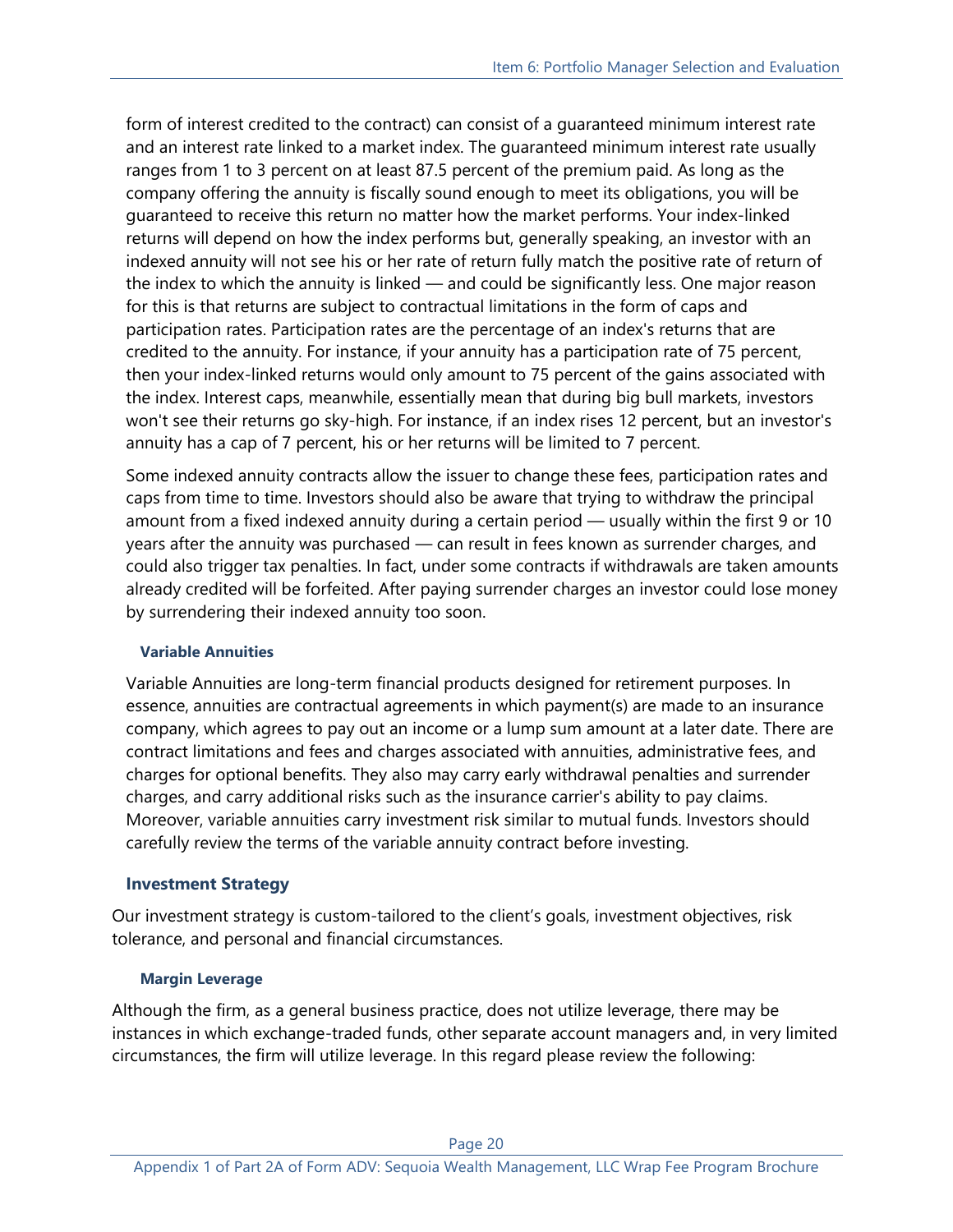The use of margin leverage enhances the overall risk of investment gain and loss to the client's investment portfolio. For example, investors are able to control \$2 of a security for \$1. So if the price of a security rises by \$1, the investor earns a 100% return on their investment. Conversely, if the security declines by \$.50, then the investor loses 50% of their investment.

The use of margin leverage entails borrowing, which results in additional interest costs to the investor.

Broker-dealers who carry customer accounts require a minimum equity requirement when clients utilize margin leverage. The minimum equity requirement is stated as a percentage of the value of the underlying collateral security with an absolute minimum dollar requirement. For example, if the price of a security declines in value to the point where the excess equity used to satisfy the minimum requirement dissipates, the broker-dealer will require the client to deposit additional collateral to the account in the form of cash or marketable securities. A deposit of securities to the account will require a larger deposit, as the security being deposited is included in the computation of the minimum equity requirement. In addition, when leverage is utilized and the client needs to withdraw cash, the client must sell a disproportionate amount of collateral securities to release enough cash to satisfy the withdrawal amount based upon similar reasoning as cited above.

Regulations concerning the use of margin leverage are established by the Federal Reserve Board and vary if the client's account is held at a broker-dealer versus a bank custodian. Broker-dealers and bank custodians may apply more stringent rules as they deem necessary.

### **Short-Term Trading**

Although the firm, as a general business practice, does not utilize short-term trading, there may be instances in which short-term trading may be necessary or an appropriate strategy. In this regard, please read the following:

There is an inherent risk for clients who trade frequently in that high-frequency trading creates substantial transaction costs that in the aggregate could negatively impact account performance.

# **Short Selling**

The firm generally does not engage in short selling but reserves the right to do so in the exercise of its sole judgment. Short selling involves the sale of a security that is borrowed rather than owned. When a short sale is effected, the investor is expecting the price of the security to decline in value so that a purchase or closeout of the short sale can be effected at a significantly lower price. The primary risks of effecting short sales is the availability to borrow the stock, the unlimited potential for loss, and the requirement to fund any difference between the short credit balance and the market value of the security.

### **Option Strategies**

Various option strategies give the holder the right to acquire or sell underlying securities at the contract strike price up until expiration of the option. Each contract is worth 100 shares of the underlying security. Options entail greater risk but allow an investor to have market exposure to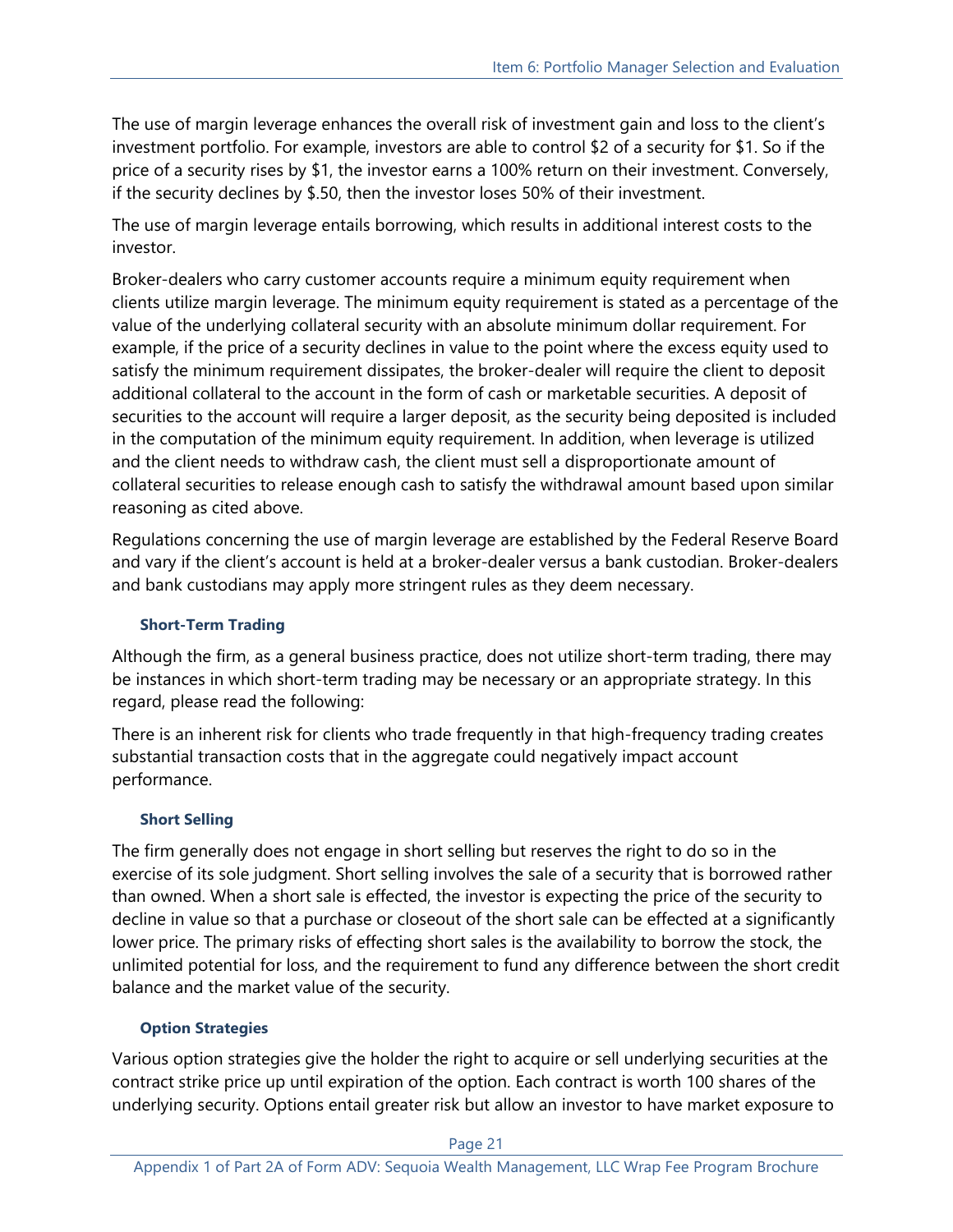a particular security or group of securities without the capital commitment required to purchase the underlying security or groups of securities. In addition, options allow investors to hedge security positions held in the portfolio. For detailed information on the use of options and option strategies, please contact the Options Clearing Corporation for the current Options Risk Disclosure Statement.

As part of our investment strategy, we may employ the following option strategies:

- Covered call writing
- Long call options purchases
- Long put options purchases
- Option spreading

## *Covered Call Writing*

Covered call writing is the sale of in-, at-, or out-of-the-money call option against a long security position held in the client portfolio. This type of transaction is used to generate income. It also serves to create downside protection in the event the security position declines in value. Income is received from the proceeds of the option sale. Such income may be reduced to the extent it is necessary to buy back the option position prior to its expiration. This strategy may involve a degree of trading velocity, transaction costs and significant losses if the underlying security has volatile price movement. Covered call strategies are generally suited for companies with little price volatility.

### *Long Call Option Purchases*

Long call option purchases allow the option holder to be exposed to the general market characteristics of a security without the outlay of capital necessary to own the security. Options are wasting assets and expire (usually within nine months of issuance), and as a result can expose the investor to significant loss.

### *Long Put Option Purchases*

Long put option purchases allow the option holder to sell or "put" the underlying security at the contract strike price at a future date. If the price of the underlying security declines in value, the value of the long put option increases. In this way long puts are often used to hedge a long stock position. Options are wasting assets and expire (usually within nine months of issuance), and as a result can expose the investor to significant loss.

### *Option Spreading*

Option spreading usually involves the purchase of a call option and the sale of a call option at a higher contract strike price, both having the same expiration month. The purpose of this type of transaction is to allow the holder to be exposed to the general market characteristics of a security without the outlay of capital to own the security, and to offset the cost by selling the call option with a higher contract strike price. In this type of transaction, the spread holder "locks in" a maximum profit, defined as the difference in contract prices reduced by the net cost of implementing the spread. There are many variations of option spreading strategies;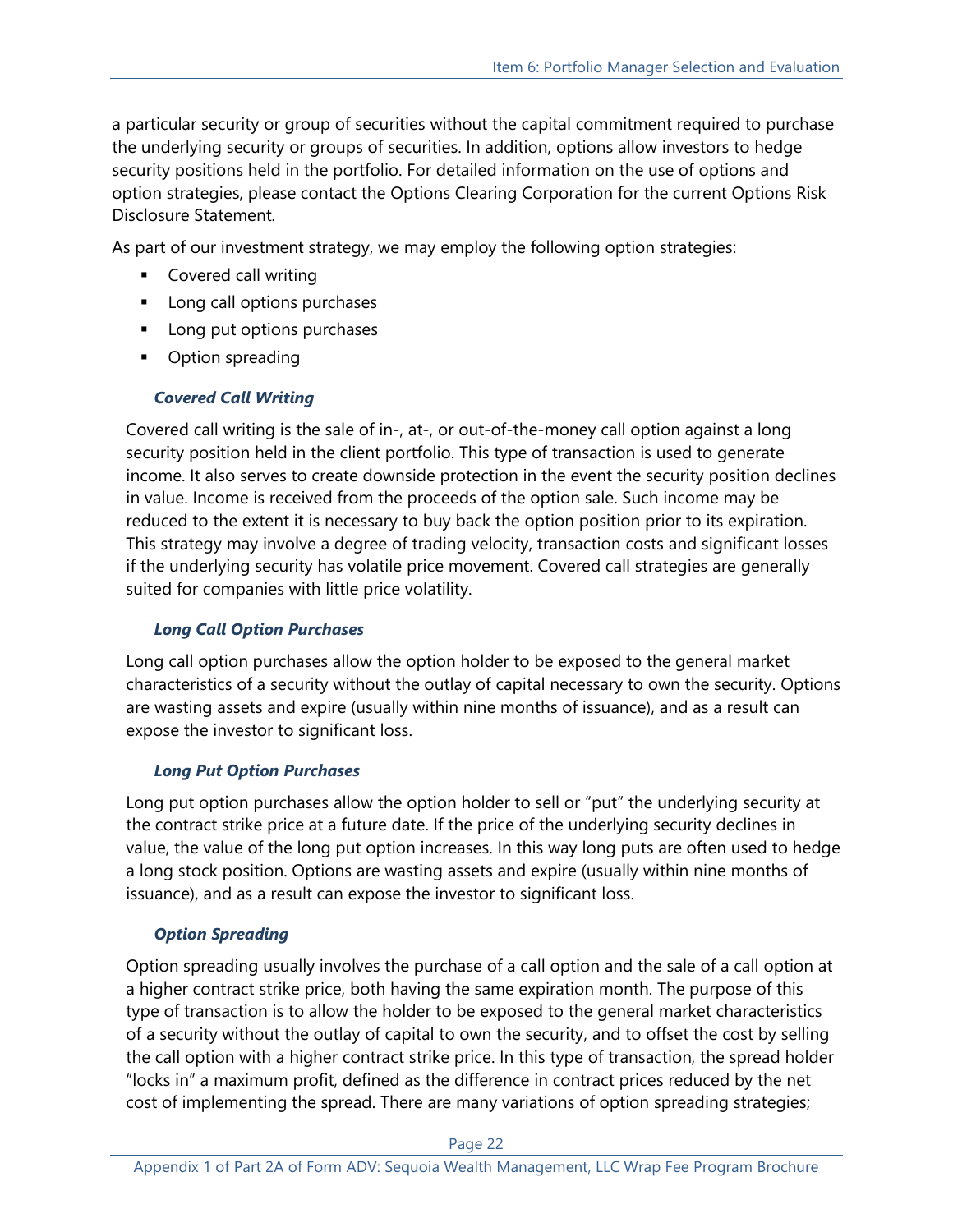please contact the Options Clearing Corporation for a current Options Risk Disclosure Statement that discusses each of these strategies.

#### **Technical Trading Models**

Technical trading models are mathematically driven based upon historical data and trends of domestic and foreign market trading activity, including various industry and sector trading statistics within such markets. Technical trading models, through mathematical algorithms, attempt to identify when markets are likely to increase or decrease and identify appropriate entry and exit points. The primary risk of technical trading models is that historical trends and past performance cannot predict future trends, and there is no assurance that the mathematical algorithms employed are designed properly, updated with new data, and can accurately predict future market, industry, and sector performance.

### **Concentration Risk**

There is an inherent risk for clients who have their investment portfolios heavily weighted in one security, one industry or industry sector, one geographic location, one investment manager, one type of investment instrument (equities versus fixed income). Clients who have diversified portfolios, as a general rule, incur less volatility and therefore less fluctuation in portfolio value than those who have concentrated holdings. Concentrated holdings may offer the potential for higher gain, but also offer the potential for significant loss.

## **Proxy Voting**

The firm does not take discretion with respect to voting proxies on behalf of its clients.

Except as required by applicable law, the firm will not be obligated to render advice or take any action on behalf of clients with respect to assets presently or formerly held in their accounts that become the subject of any legal proceedings, including bankruptcies.

From time to time, securities held in the accounts of clients will be the subject of class action lawsuits. The firm has no obligation to determine if securities held by the client are subject to a pending or resolved class action lawsuit. The firm also has no duty to evaluate a client's eligibility or to submit a claim to participate in the proceeds of a securities class action settlement or verdict. Furthermore, the firm has no obligation or responsibility to initiate litigation to recover damages on behalf of clients who may have been injured as a result of actions, misconduct, or negligence by corporate management of issuers whose securities are held by clients.

Where the firm receives written or electronic notice of a class action lawsuit, settlement, or verdict affecting securities owned by a client, it will forward all notices, proof of claim forms, and other materials to the client. Electronic mail is acceptable where appropriate and where the client has authorized contact in this manner.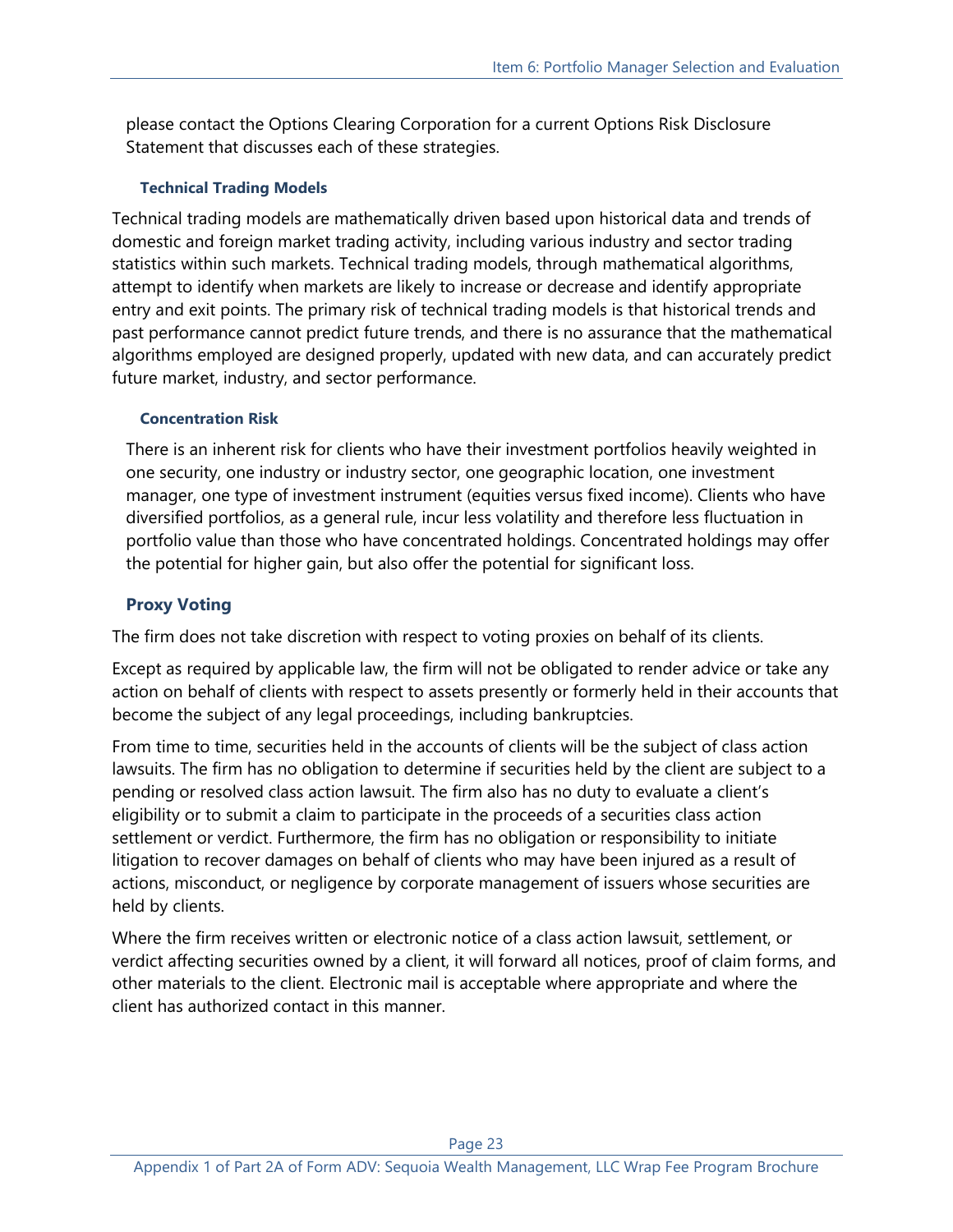# <span id="page-23-0"></span>**Item 7: Client Information Provided to Portfolio Managers**

The firm is the sole portfolio manager in the Sequoia Wealth Wrap Fee Program and does not share any personal information it collects from its clients other than as required by law or regulatory mandate. The firm may collect the following information in order to formulate its investment recommendations to clients:

- **Income**
- **Employment and residential information**
- Social security number
- Cash balance
- Security balances
- **■** Transaction detail history
- **■** Investment objectives, goals, and risk tolerance
- Sources of wealth and/or deposits
- Risk assessment
- **■** Investment time horizon
- **■** Income and liquidity needs
- Asset allocation
- Restrictions on management of accounts
- Client interview(s)
- Review of client's current portfolio
- **■** Analysis of historical risk/return characteristics of various asset classes
- Analysis of the long-term outlook for global financial markets
- Analysis of the long-term global economic and political environments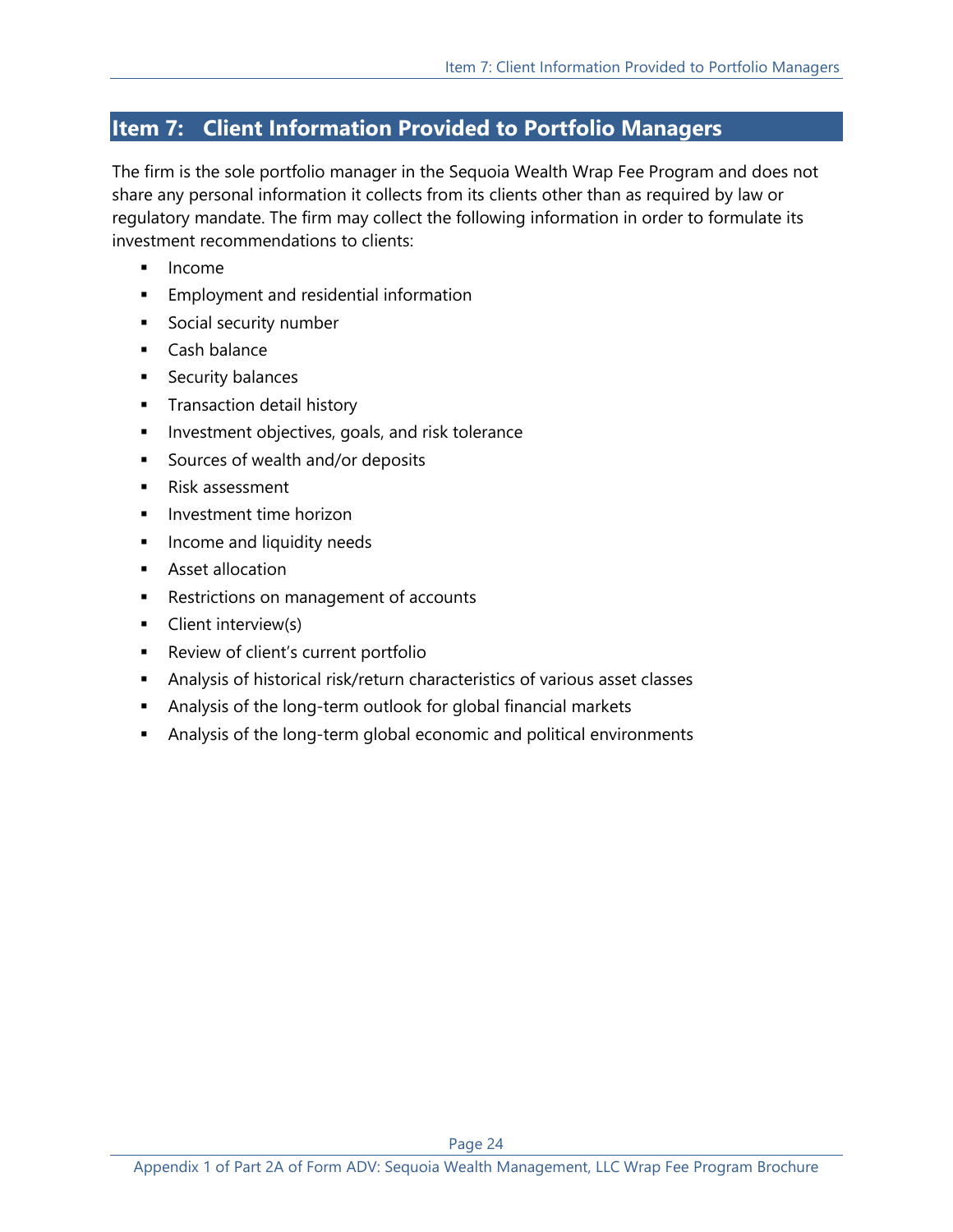# <span id="page-24-0"></span>**Item 8: Client Contact with Portfolio Managers**

The firm encourages communication with its clients and does not limit or condition the amount of time clients can spend with the firm's advisory professionals.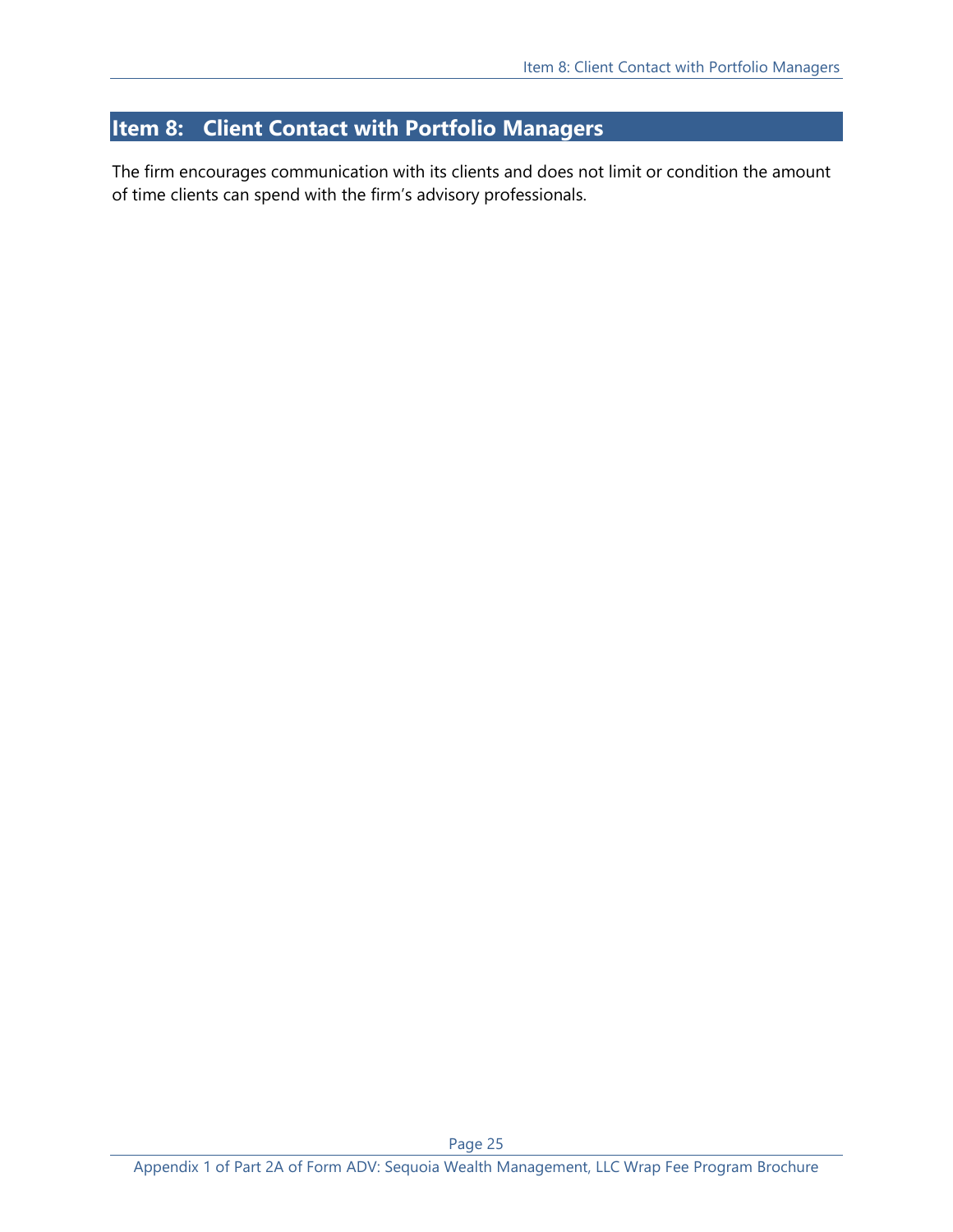# <span id="page-25-0"></span>**Item 9: Additional Information**

# **A. Disciplinary and Other Financial Activities and Affiliations**

#### **Disciplinary Information**

There are no current or pending disclosure items to report on behalf of the firm's advisors.

#### **Other Financial Activities and Affiliations**

#### **Broker-Dealer or Representative Registration**

Members and registered advisory personnel of Sequoia Wealth are registered representatives of LPL Financial, a FINRA-registered broker-dealer and member of SIPC. LPL Financial is a financial services company engaged in the sale of investment products.

#### **Futures or Commodity Registration**

Neither the firm nor its affiliates are registered as a commodity firm, futures commission merchant, commodity pool operator or commodity trading advisor and do not have an application to register pending.

#### **Material Relationships Maintained by this Advisory Business and Conflicts of Interest**

#### *LPL Financial*

Sequoia Wealth professionals who are also associated person of LPL Financial may effect transactions for advisory clients may receive transaction or commission compensation from LPL Financial. The recommendation of securities transactions for commission creates a conflict of interest in that Sequoia Wealth is economically incented to effect securities transactions for clients. Although Sequoia Wealth strives to put its clients' interests first, such recommendations may be viewed as being in the best interests of Sequoia Wealth rather than in the client's best interest. Sequoia Wealth advisory clients are not compelled to effect securities transactions through LPL Financial. Sequoia Wealth and LPL Financial are not affiliated.

#### *Insurance Sales*

Certain managers, members, and registered employees of Sequoia Wealth are licensed insurance agents and may recommend insurance products offered by such carriers for whom they function as an agent and receive a commission for doing so. Please be advised there is a conflict of interest in that there is an economic incentive to recommend insurance and other products of such carriers. Please also be advised that Sequoia Wealth strives to put its clients' interests first and foremost. Other than for insurance products that require a securities license, such as variable insurance products, clients may utilize any insurance carrier or insurance agency they desire. For products requiring a securities and insurance license, clients may be limited to those insurance carriers that have a selling agreement with Sequoia Wealth's employing broker-dealer.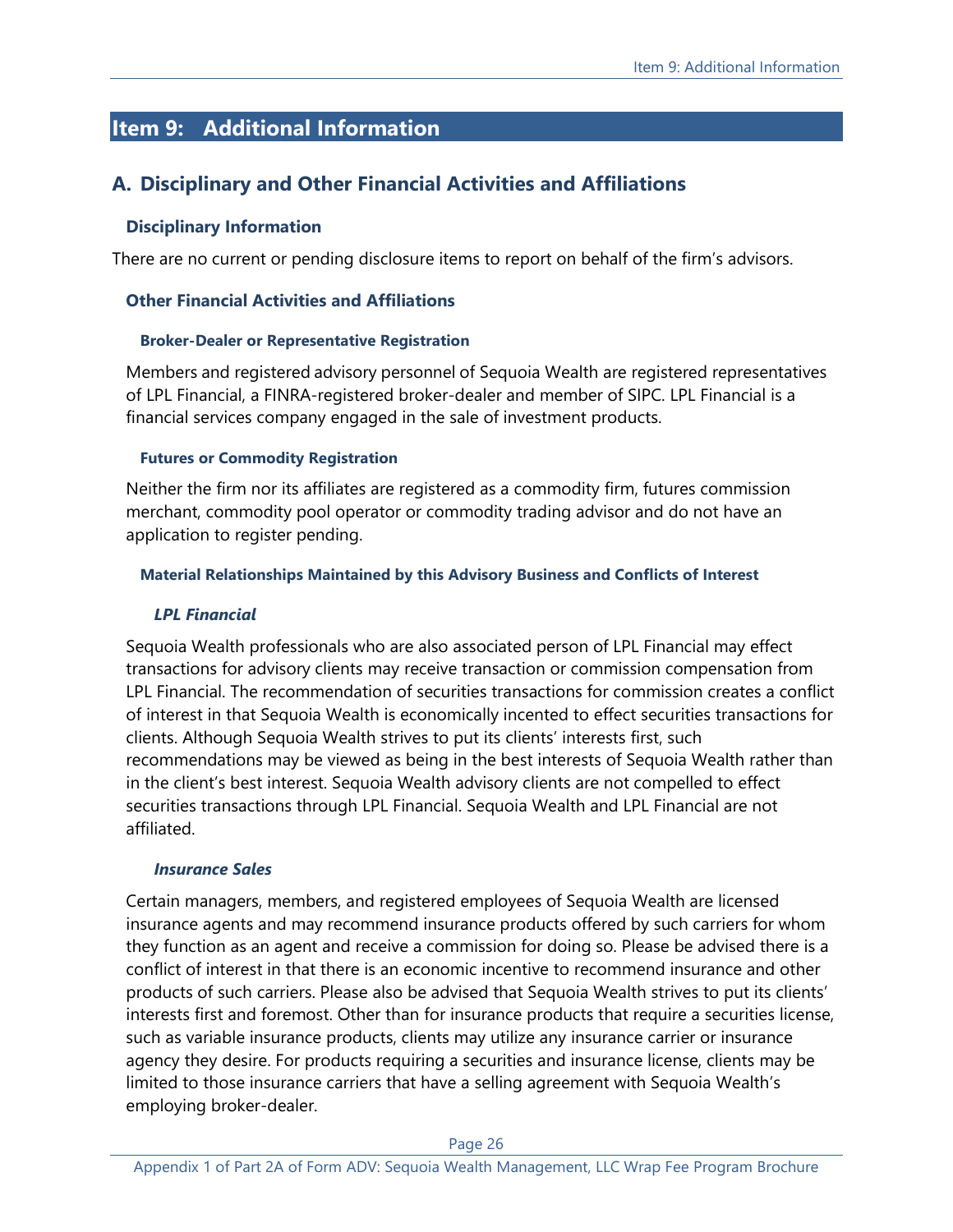### *Tax Preparation and Accounting Services*

Representatives of our firm are Certified Public Accountants. In such capacity, they may also provide income tax preparation or accounting services. These services are independent of our financial planning and investment advisory services and are governed under a separate engagement agreement. Our firm does not actively solicit clients to utilize these services.

#### *Real Estate Services*

Representatives of our firm are licensed real estate agents. As a result, they may receive customary fees associated with real estate transactions. These services are independent of our advisory services and are governed under a separate engagement agreement. Clients are under no obligation to utilize this service and will not be actively solicited.

#### **Recommendation or Selection of Other Investment Advisors and Conflicts of Interest**

The compensation paid to us by third-party money managers may vary, and thus, there may be a conflict of interest in recommending a manager who shares a larger portion of its advisory fees over another manager. Prior to referring clients to third-party advisors, we will ensure that third-party advisors are licensed or notice filed with the respective authorities. A potential conflict of interest in utilizing third-party advisors may be an incentive to us in selecting a particular advisor over another in the form of fees or services. In order to minimize this conflict, our firm will make our selections in the best interest of our clients.

# **B. Code of Ethics, Brokerage Trading Practices, Account Reviews, and Financial and Related Matters**

### **Code of Ethics Description**

In accordance with the Advisers Act, the firm has adopted policies and procedures designed to detect and prevent insider trading. In addition, the firm has adopted a Code of Ethics (the "Code"). Among other things, the Code includes written procedures governing the conduct of the firm's advisory and access persons. The Code also imposes certain reporting obligations on persons subject to the Code. The Code and applicable securities transactions are monitored by the chief compliance officer of the firm. The firm will send clients a copy of its Code of Ethics upon written request.

The firm has policies and procedures in place to ensure that the interests of its clients are given preference over those of the firm, its affiliates and its employees. For example, there are policies in place to prevent the misappropriation of material non-public information, and such other policies and procedures reasonably designed to comply with federal and state securities laws.

### **Investment Recommendations Involving a Material Financial Interest and Conflicts of Interest**

The firm does not engage in principal trading (i.e., the practice of selling stock to advisory clients from a firm's inventory or buying stocks from advisory clients into a firm's inventory). In addition, the firm does not recommend any securities to advisory clients in which it has some proprietary or ownership interest.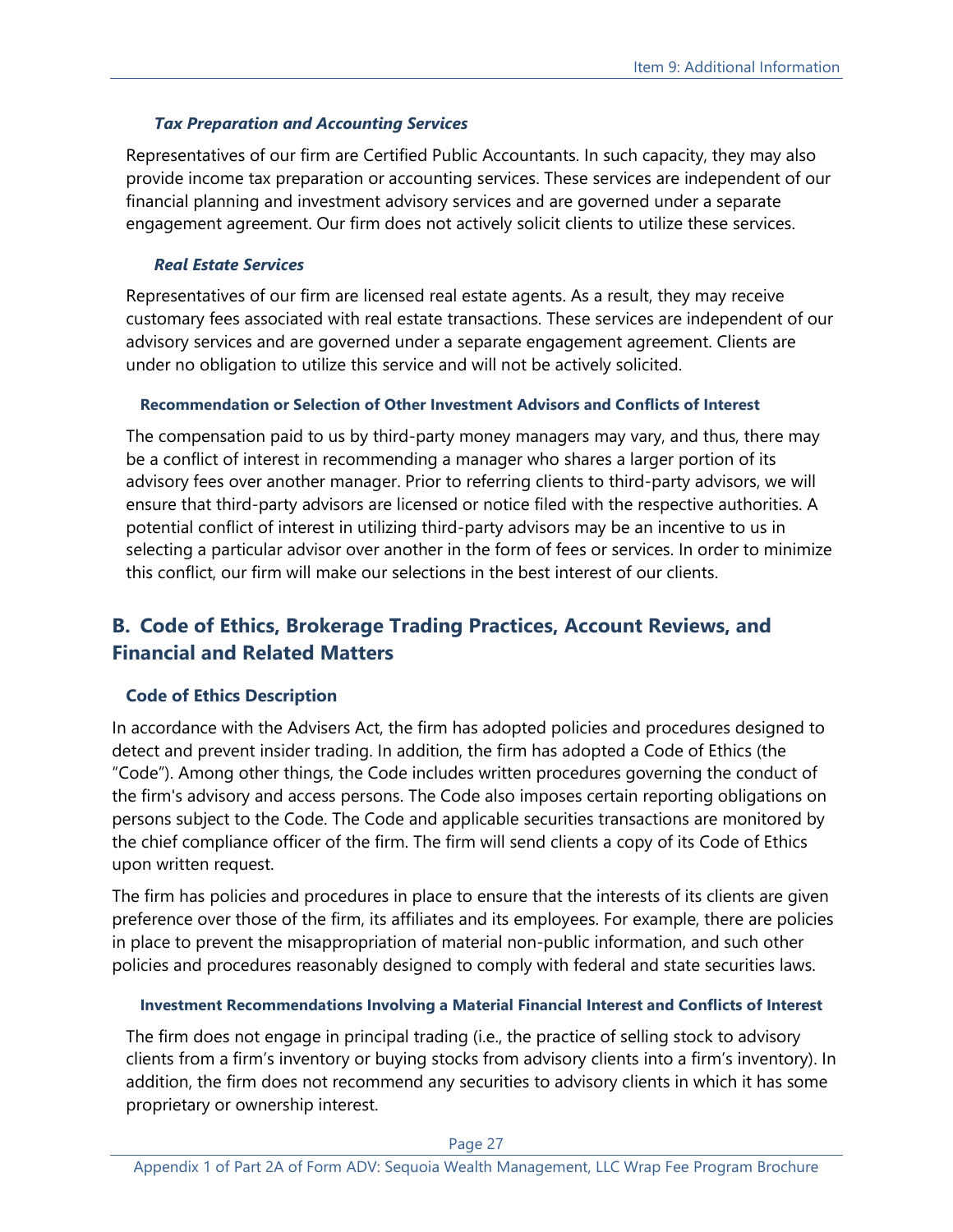#### **Advisory Firm Purchase or Sale of Same Securities Recommended to Clients and Conflicts of Interest**

The firm, its affiliates, employees and their families, trusts, estates, charitable organizations and retirement plans established by it may purchase or sell the same securities as are purchased or sold for clients in accordance with its Code of Ethics policies and procedures. The personal securities transactions by advisory representatives and employees may raise potential conflicts of interest when they trade in a security that is:

- owned by the client, or
- **•** considered for purchase or sale for the client.

Such conflict generally refers to the practice of front-running (trading ahead of the client), which the firm specifically prohibits. The firm has adopted policies and procedures that are intended to address these conflicts of interest. These policies and procedures:

- require our advisory representatives and employees to act in the client's best interest,
- prohibit front-running, and
- **•** provide for the review of transactions to discover and correct any trades that result in an advisory representative or employee benefitting at the expense of a client.

Advisory representatives and employees must follow the firm's procedures when purchasing or selling the same securities purchased or sold for the client.

#### **Client Securities Recommendations or Trades and Concurrent Advisory Firm Securities Transactions and Conflicts of Interest**

The firm, its affiliates, employees and their families, trusts, estates, charitable organizations, and retirement plans established by it may effect securities transactions for their own accounts that differ from those recommended or effected for other the firm clients. The firm will make a reasonable attempt to trade securities in client accounts at or prior to trading the securities in its affiliate, corporate, employee or employee-related accounts. Trades executed the same day will likely be subject to an average pricing calculation. It is the policy of the firm to place the clients' interests above those of the firm and its employees.

#### **Review of Accounts**

#### **Schedule for Periodic Review of Client Accounts or Financial Plans and Advisory Persons Involved**

We review accounts no less frequently than annually for our clients subscribing to our Asset Management service. Third-party money management clients receive at least annual reviews. The nature of these reviews is to learn whether clients' accounts are in line with their investment objectives, appropriately positioned based on market conditions, and investment policies, if applicable. We do not provide written reports to clients unless asked to do so. Verbal reports to clients take place on at least an annual basis when we contact clients who subscribe to our asset management and third-party money management services. Only our portfolio managers will conduct reviews. We may review client accounts more frequently than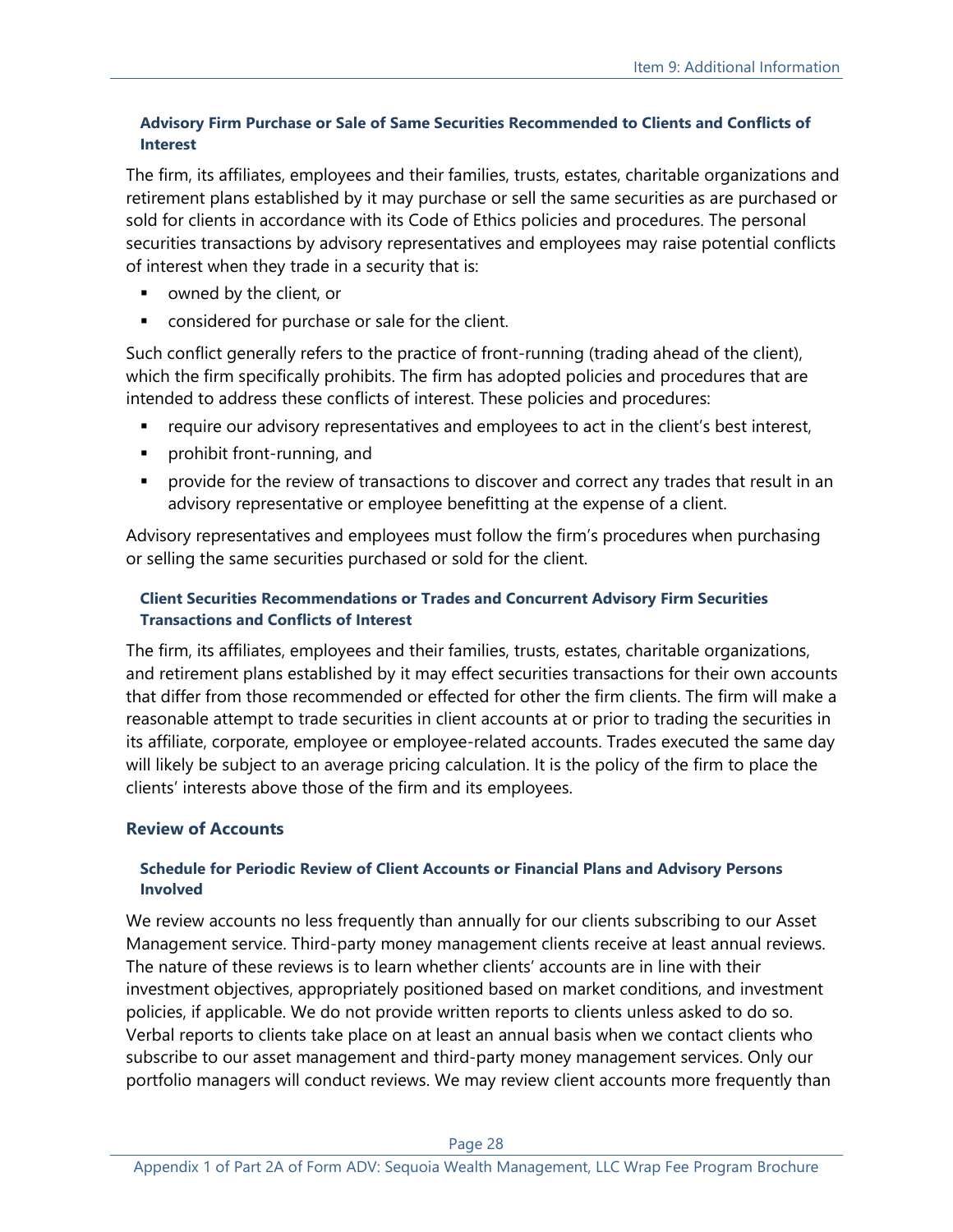described above. Among the factors which may trigger an off-cycle review are major market or economic events, the client's life events, requests by the client, etc.

#### **Review of Client Accounts on Non-Periodic Basis**

The firm may perform ad hoc reviews on an as-needed basis if there have been material changes in the client's investment objectives or risk tolerance, or a material change in how the firm formulates investment advice.

#### **Content of Client-Provided Reports and Frequency**

The client's independent custodian provides account statements directly to the client no less frequently than quarterly. The custodian's statement is the official record of the client's securities account and supersedes any statements or reports created on behalf of the client by Sequoia Wealth

#### **Economic Benefits Provided to the Advisory Firm from External Sources and Conflicts of Interest**

#### **LPL Financial Expense Reimbursements**

Sequoia Wealth, or our investment adviser representatives in their capacity as Sequoia Wealth investment adviser representatives or LPL Financial registered representatives, may from time to time receive expense reimbursement for conference, travel and/or marketing expenses from distributors, product sponsors of investment and/or insurance products, and custodians. Expense reimbursements are typically a result of attendance at due diligence and/or investment training events hosted by distributors, product sponsors of investment and/or insurance products, and custodians. Marketing expense reimbursements are typically the result of informal expense sharing arrangements in which product sponsors may underwrite costs incurred for marketing, such as advertising, publishing, and seminar expenses. Although receipt of these travel and marketing expense reimbursements are not predicated upon specific sales quotas, the product sponsor reimbursements are typically made by those sponsors for whom sales have been made or it is anticipated sales will be made. This creates a conflict of interest in that there is an incentive to recommend certain products, investments, and custodians based on the receipt of this compensation instead of what is the in best interest of our clients. We attempt to control for this conflict by always basing investment decisions on the individual needs of our clients. A complete list of vendors offering marketing reimbursements is available upon request.

#### **LPL Financial Transition Assistance and Forgivable Loans – Material Conflicts of Interest**

Certain investment adviser representatives of Sequoia Wealth may receive forgivable loans through our primary custodian, LPL Financial, in order to assist with transitioning their business onto the LPL Financial custodial platform. This loan may be forgiven by LPL Financial based on the scope of business such representatives engage in with LPL Financial, including the amount of their client assets with LPL Financial. This presents a conflict of interest in that such investment adviser representatives have a financial incentive to recommend that clients